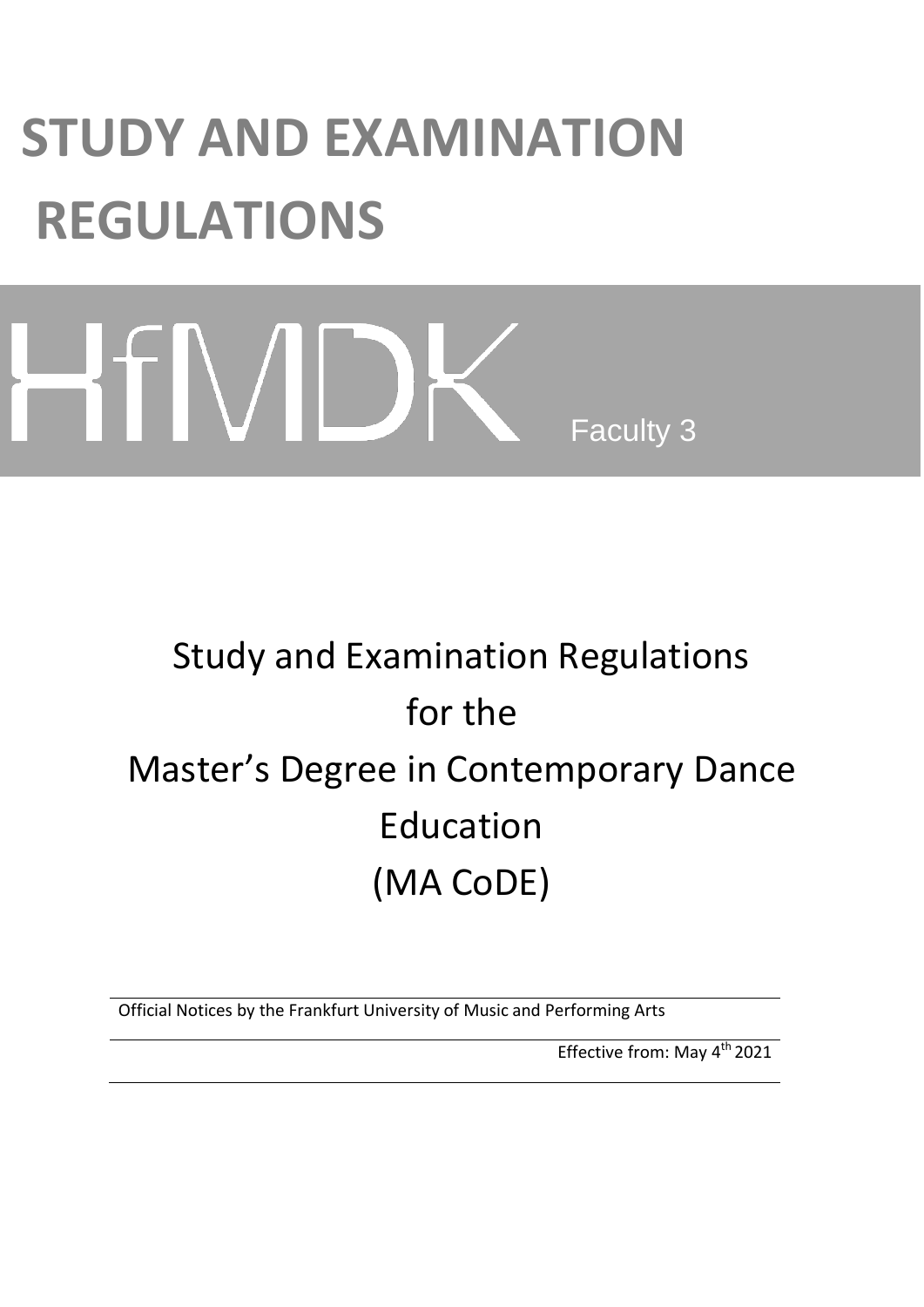Non-official reading version

In order to improve readability, the original version of January 19, 2016 (Official Announcements of the Frankfurt University of Music and Performing Arts No. 51/2016) and the amendments adopted on May 04, 2021 (Official Announcements of the Frankfurt University of Music and Performing Arts No. 102/2021) have been combined in this document. The legal validity of the original study and examination regulations as well as the amendment statutes remain unaffected.

This is a translation of the original German document. Only the German versions are legally binding.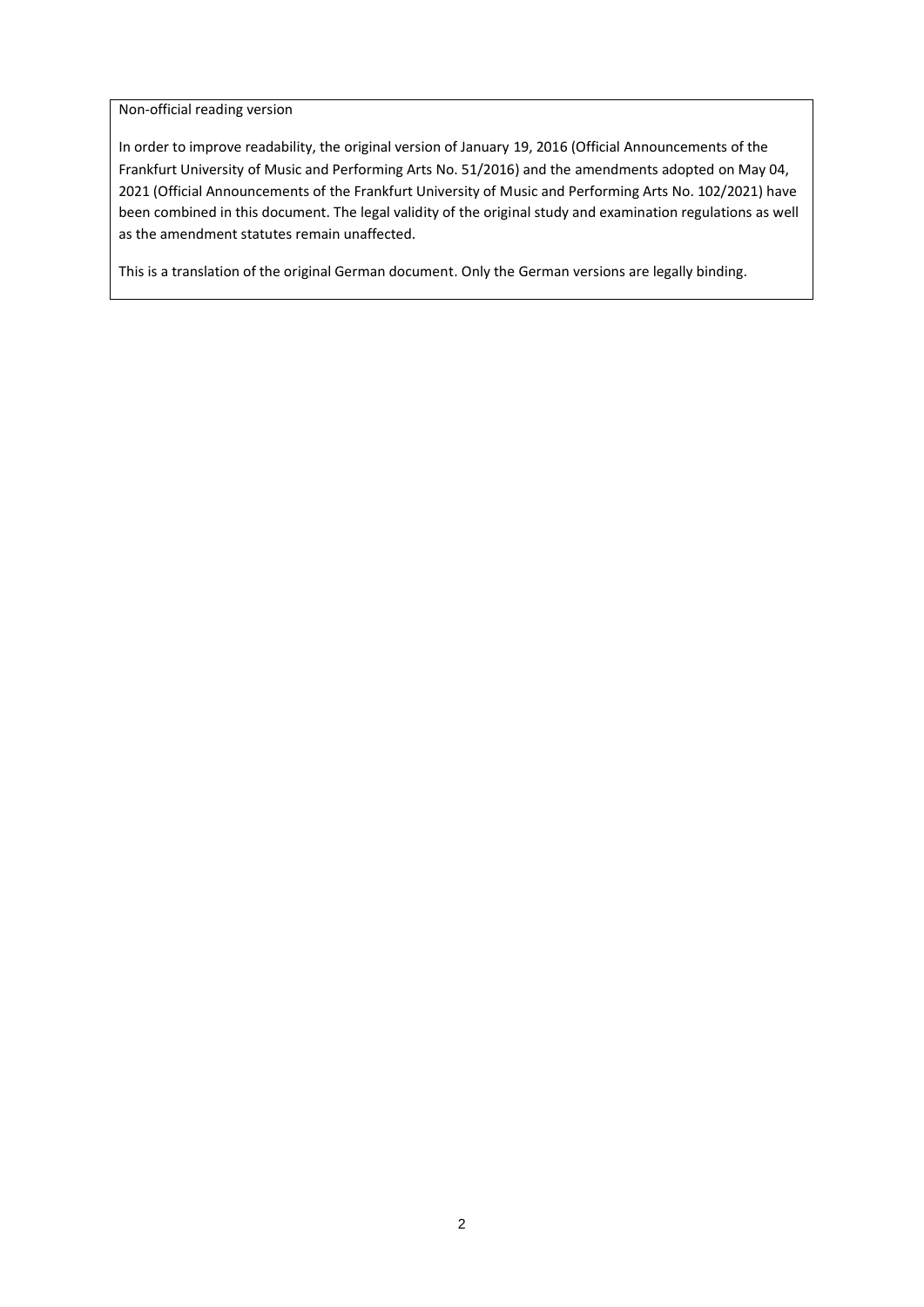# Specific Study and Examination Regulations for the Master's Degree in Contemporary **Dance Education**

On 19/1/2016, the Council for Faculty 3 agreed the following Study and Examination Regulations for the Master's Degree in Contemporary Dance Education. And on May, 4<sup>th</sup> 2021 the first amendment to the order was adopted.

### Table of Contents

| Appendix 2: Rules and regulations governing examination methods and academic achievement 26 |  |
|---------------------------------------------------------------------------------------------|--|
|                                                                                             |  |
|                                                                                             |  |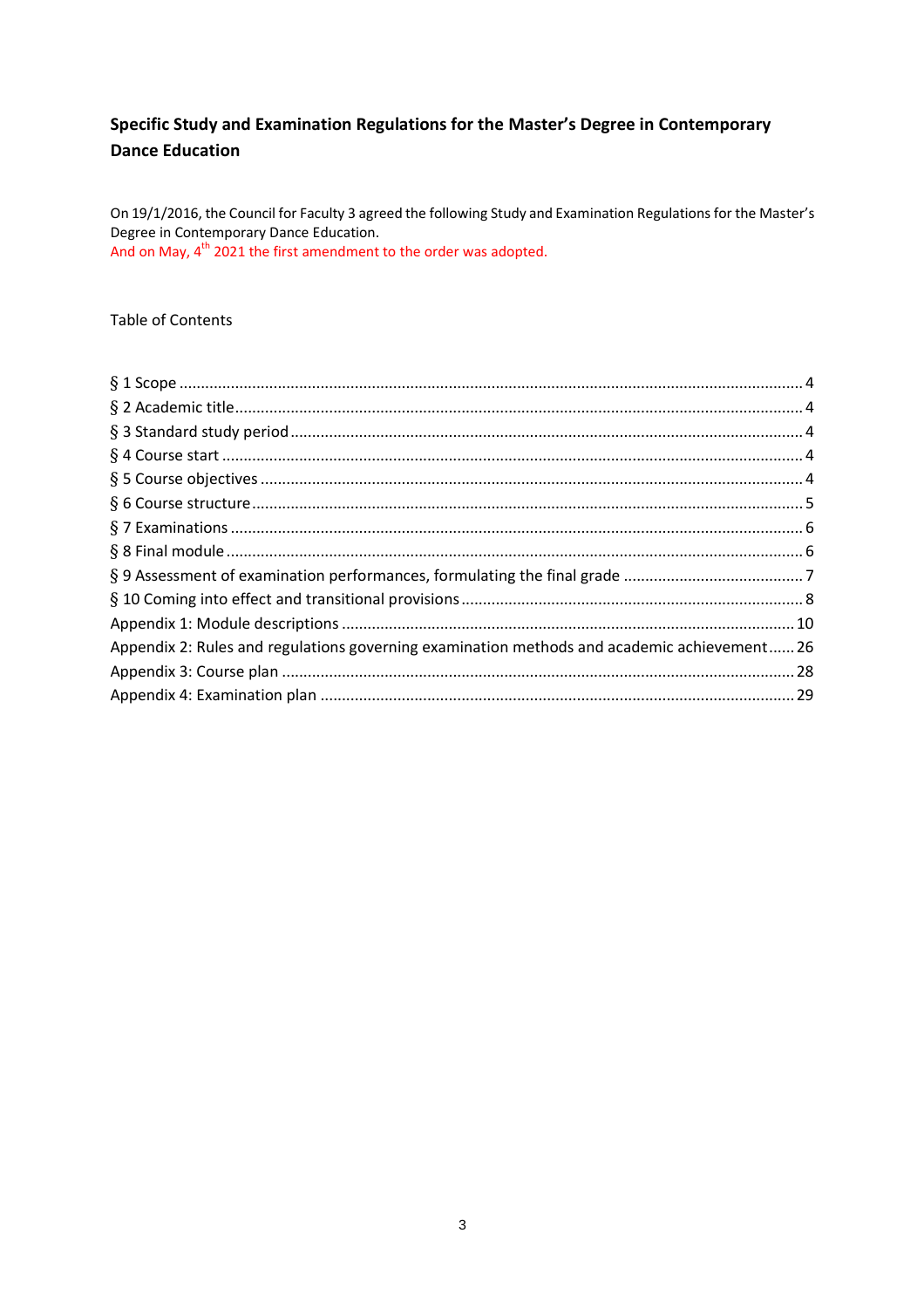#### <span id="page-3-0"></span>**§ 1 Scope**

These Study and Examination Regulations govern the content, qualification objectives and structure of the Master's Degree in Contemporary Dance Education as well as its examinations. It applies in conjunction with the respective current version of the General Provisions for Bachelor's and Master's Degree Courses at the Frankfurt University of Music and Performing Arts.

#### <span id="page-3-1"></span>**§ 2 Academic title**

Following successful completion of the Master's Degree in Contemporary Dance Education, the Frankfurt University of Music and Performing Arts awards the academic title "Master of Arts" (MA).

#### <span id="page-3-2"></span>**§ 3 Standard study period**

(1) The Master's Degree in Contemporary Dance Education has a standard study period of four semesters. (2) The course encompasses 120 credit points (CPs).

#### <span id="page-3-3"></span>**§ 4 Course start**

The course can be started in every three semesters on a rotational basis.

#### <span id="page-3-4"></span>**§ 5 Course objectives**

(1) Building on initial university degree that qualifies a graduate to enter the dance profession, or on sufficient training plus several years' professional experience (at least 3), the Master's Degree course in Contemporary Dance Education leads to a further professional degree.

The aim of the Master's Degree in Contemporary Dance Education (MA CoDE) is to train a new generation of dance educators who, based on a contemporary understanding of dance, develop forward-looking transmission formats that can be made accessible to a new, board-based audience. Models such as social choreography are as much a part of the course as a theory-based academic approach based on current discourses. Bridges are thus built between practical application and theoretical context that enable students to trace new correlations between the two. The MA CoDE also makes it possible to gather experience, and it transmits knowledge in technique-based, creative, academic, educational and interdisciplinary areas. Even organisational and communication skills that can be used in the practice of artistic theory as well as in social spheres form part of the course. A key goal here is experimentation with diverse methods and approaches with the emphasis on processes rather than results. The Master's Degree in Contemporary Dance Education takes current developments in dance and the performing arts into account, and it promotes movement research and the further artistic development of students in the spirit of lifelong learning. It aims to contribute to the continued development of existing institutional structures, to a diversity of methods, and, in a changing society, to dissemination in sub-areas such as cultural education.

Rather than training experts in a particular technique or method and for a particular professional field, the main aim is to strengthen and empower students individually, to promote self-competence and to reference students' own biographies as a performer, dancer, choreographer and/or teacher. Students are expected to develop their own practice, sharpen their sense of perception, become familiar with other practices and integrate these into their teaching and transmission methods. Strengthening graduates' personal profiles is a key building block in the Master's programme, as it means they are able to choose between various methods and reference systems now and in the future.

The following competencies are taught in the course:

**Application competencies (practical modules)**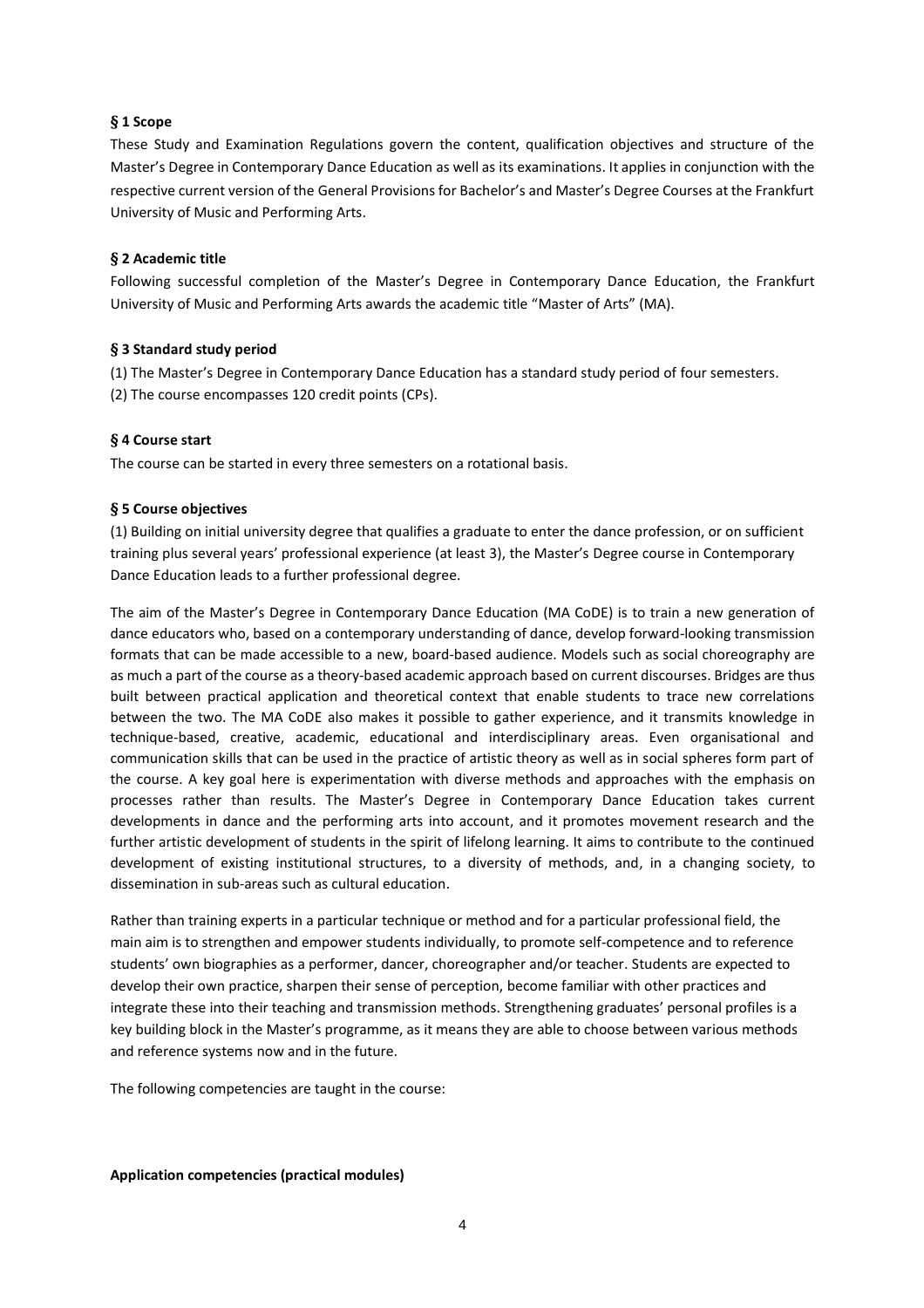Acquiring application competencies in various techniques and teaching methods is a key element of the course. Having a good technical basis is a prerequisite for admission, and students develop this basis in order to be able to apply it creatively in practice and in the transmission of dance technique, improvisation and composition. Students also learn, and reflect on, various dance and somatic techniques, training formats, body awareness methods and relaxation techniques. They use this knowledge as the foundation for their research and for educational and artistic projects.

#### **Context competencies (theory modules)**

Competencies and contextualisation are required and supported in the theory modules. Seminars, which form part of the theoretical curriculum, are a particularly useful teaching format in this respect, as students are actively involved in them and are required to produce independent presentations and assignments. In the theoretical seminars, students obtain basic reception, writing and documentation skills that they demonstrate and evaluate using various media. The integral link between practical and theoretical research also requires students to formulate problems and questions regularly and independently, a skill that aims to support the development of individual profiles as well as further development both in and beyond the Master's programme.

#### **Transmission competencies (methodology and communication modules)**

Promoting students' transmission competencies is part of the course's core profile. These skills are taught in the Methodology and Communication modules and are a key aspect of content in the overall curriculum.

The appropriation of various methods and educational skills enables students to develop their own teaching concepts based on current and international debates about dance education as a cultural practice. They locate their educational work for various target groups within this context and use the skills they have acquired in their teaching practice. In addition to addressing the transmission of specialist knowledge, different communication and transfer processes with various target groups are also explored.

#### **Research competencies (transfer and project modules)**

Students acquire the research competencies they need to be able to design, market and conduct their own projects independently, and to expand the field of dance education. Understanding teaching and transmission work as being both research and theoretical work at one and the same time is embedded in the course's contemporary profile. Students are able to act competently in various work contexts, to design interdisciplinary projects and laboratories, to stage, document and evaluate them, and to present them in various forms.

(2) The following potential occupations/fields of work can be drawn from this course profile and its goals and skillsets: training director and choreographic assistant in dance companies, theatres or on the independent scene; dance educators/lectures at state and private universities or colleges; facilitator for dance training and pre-training; dance in schools/nurseries and with older people, as well as in other social and artistic contexts. Close connections with the professional world mean that, in a constantly changing field of contemporary dance, institutional working contexts are regularly discussed and integrated.

#### <span id="page-4-0"></span>**§ 6 Course structure**

(1) A wide range of projects in international fields of work is intended to help students build and consolidate their own profiles.

(2) The following modules have to be completed in the Master's Degree in Contemporary Dance Education: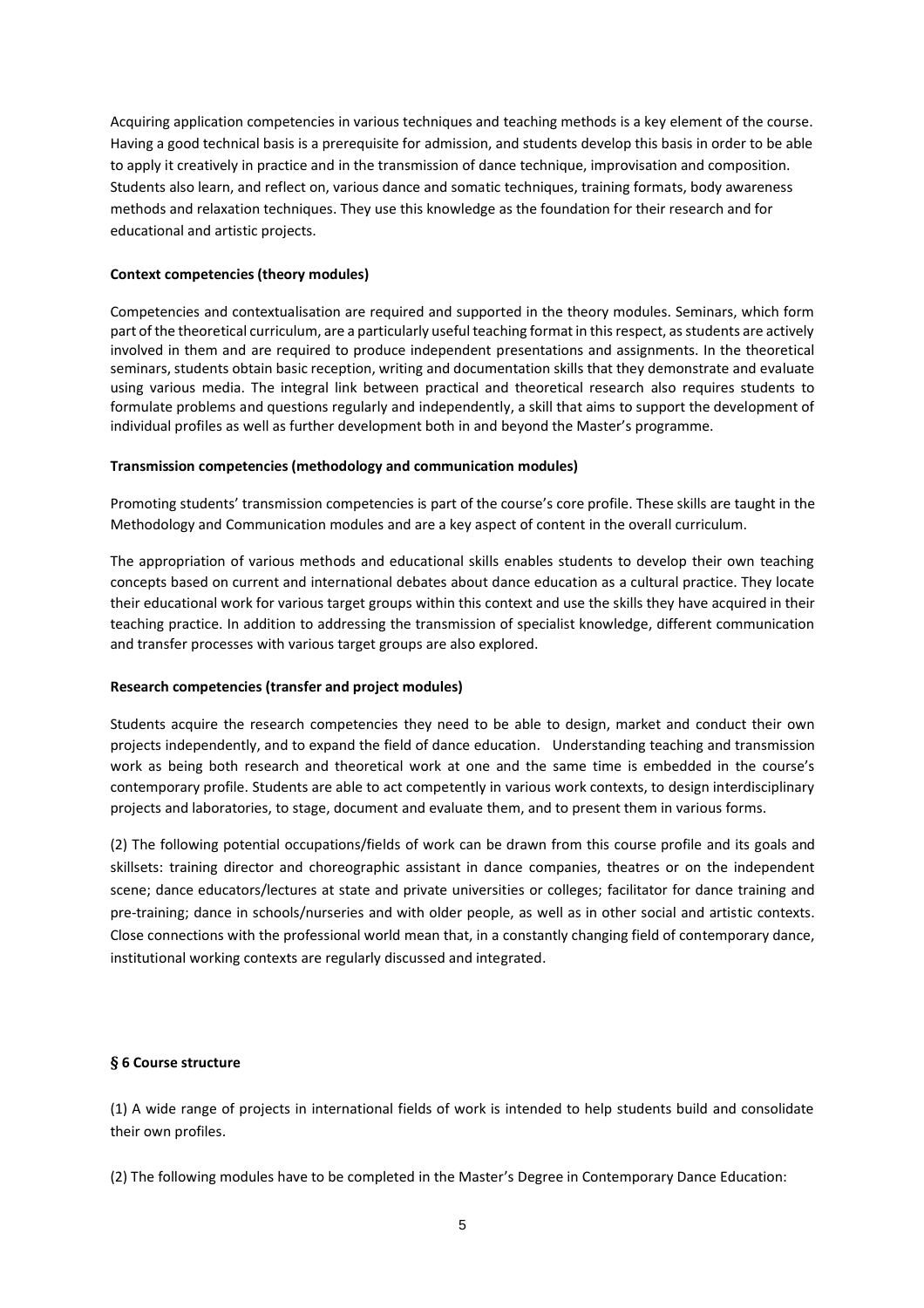- M1: Methodology & Communication 1, 10 CPs
- M2: Theory: Foundations and Applications 1, 15 CPs
- M3: Body, Movement & Practice in Dance, 15 CPs
- M4: Transfer, 10 CPs
- M5: Project Work, 10 CPs
- M6: Methodology & Communication 2, 10 CPs
- M7: Theory: Foundations & Applications 2, 10 CPs
- M8: Transfer & Project Work, 15 CPs
- M9: Master Research Project, 25 CPs

(3) Interdisciplinary competencies and key qualifications are acquired in modules M1, M4, M5, M6, M8 and M9 in particular.

(4) The course including examinations is conducted in German and English.

(5) Class formats include those listed in the General Conditions for Bachelor's and Master's Degree Courses at the Frankfurt University of Music and Performing Arts as well as training sessions, work shadowing, workshops, studio practice, demonstrations, co-teaching, project work and mentoring.

(6) The Master's examination should be taken by the end of the eighth semester. Examination entitlement is lost if not all module examinations including any retakes have been taken by the end of the eighth semester of the Master's Degree course in Contemporary Dance Education. This does not apply to deadline extensions pursuant to Article 19 Paragraph 2 of the General Conditions for Bachelor's and Master's Degree Courses at the Frankfurt University of Music and Performing Arts *[compensation for disadvantage]*.

#### <span id="page-5-0"></span>**§ 7 Examinations**

(1) Module examination formats or partial module examination formats include those listed under Article 18 of the General Provisions for Bachelor's and Master's Degree Courses at the Frankfurt University of Music and Performing Arts as well as DVD, video, website, digital transfer and other mixed formats.

(2) For modules with partial examinations, students must pass all partial modules in order to complete the module successfully*.* 

#### <span id="page-5-1"></span>**§ 8 Final module**

(1) The final module can be completed using the following format options:

Concept 1:

Written academic text consisting of approx. 60 pages (1,650 characters per page) of running text alone. This amounts to 99,000 characters including spaces. The text submitted may exceed or fall below this number of characters by a maximum of 10%. Space is also required for headings, footnotes, a bibliography and any graphics/illustrations or attachments. Developing and formulating the Master's Dissertation amounts to a workload of 690 hours.

Concept 2: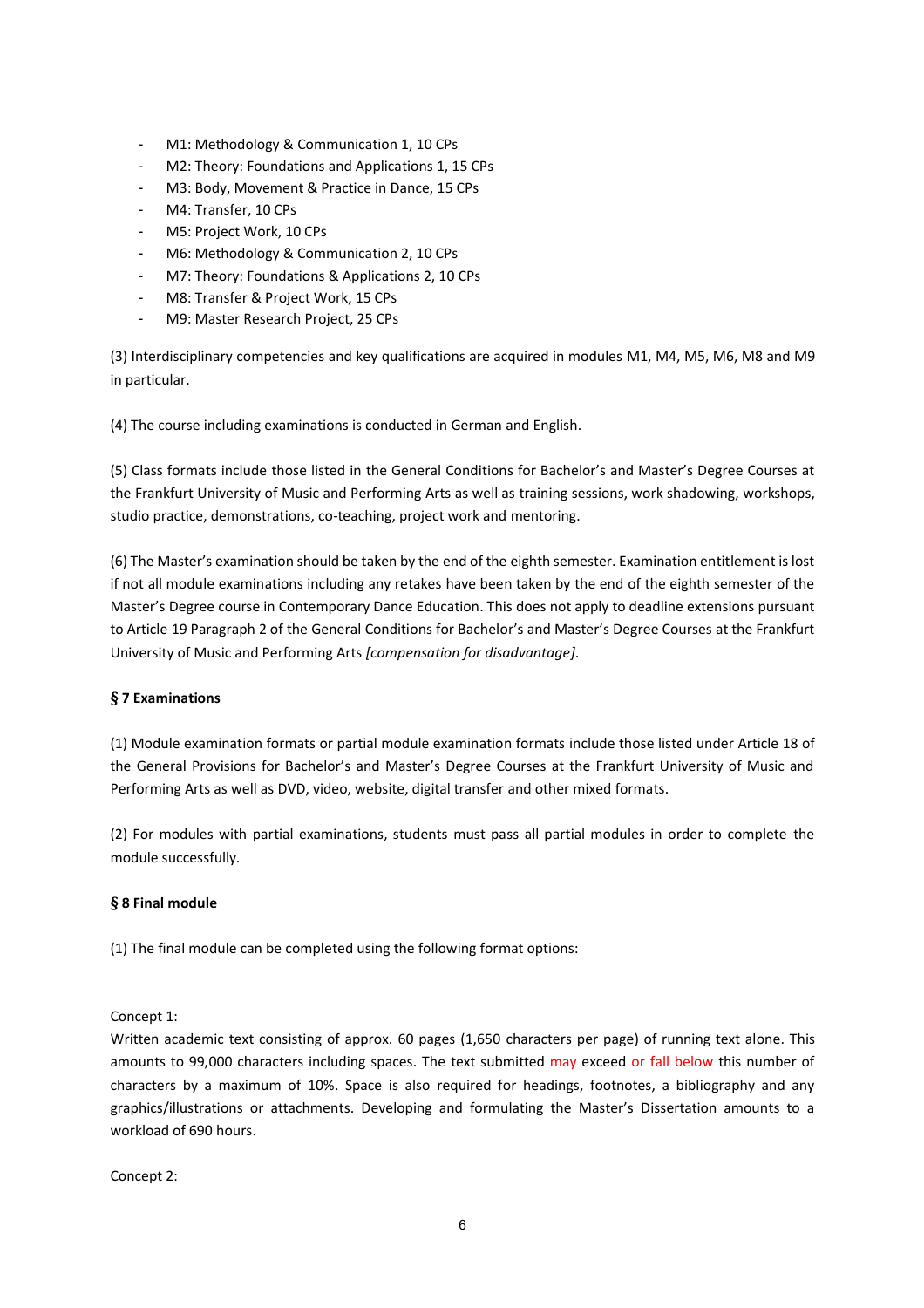Written academic text consisting of approx. 40 pages (1,650 characters per page) of running text alone. This amounts to 66,000 characters including spaces. The text submitted may exceed or fall below this number of characters by a maximum of 10%. Space is also required for headings, footnotes, a bibliography and any graphics/illustrations or attachments.

A digital format like DVD, app or website is also produced that offers an expanded and enhanced topic or research results. The digital format may use a variety of media, e.g., body, voice, print, as well as digital media such as film, sound, etc. The DVD/app/website is to be developed according to a content concept and amounts to a workload of 230 hours. The overall workload for Concept 2 amounts to 690 hours.

If Concept 2 is chosen, the Master's Dissertation must be submitted with the supplementary formats (DVD/app/website)

In the final module, students are expected to demonstrate their ability to process a self-selected theme from their field of study in written form, independently and in accordance with scientific criteria. The length of the written Master's Dissertation is reduced if combined with DVD/app/website. The content-related and academic criteria remain the same, however.

The written Master's thesis can be produced in German or English.

(2) The processing time for the written Master's thesis/the written part of the examination is three months.

(3) Entry to the final module is subject to having obtained 60 CPs from the successful completion of earlier modules.

(4) In addition to three bound copies, the Master's Dissertation must also be submitted to the Examinations Office in electronic form (on a storage medium). When handing in their dissertations, students must also submit a declaration that the electronic version is identical to the written originals.

(5) The assessment process for the written Master's Dissertation / the written section of the final module takes place in the following semester.

(6) Students who do not pass the final module must repeat the Master Research Project in its entirety. A new theme must be selected and the same reviewers may be used.

(7) The various elements of the workload are weighted accordingly when calculating the grade for the final module.

#### <span id="page-6-0"></span>**§ 9 Assessment of examination performances, formulating the final grade**

(1) The following grades are to be used for the assessment of study and examination performances:

| $1 =$ Very good    | An excellent performance                                                              |
|--------------------|---------------------------------------------------------------------------------------|
| $2 = Good$         | A performance well above average requirements                                         |
| $3 = Satisfactory$ | A performance that meets average requirements                                         |
| $4 = Sufficient$   | A performance that fulfils requirements despite deficiencies                          |
| $5 =$ Insufficient | A performance that no longer fulfils requirements due to considerable<br>deficiencies |

(2) For a differentiated assessment of examination performances, grades may be raised or lowered by 0.3 to achieve fractional grades. Grades 0.7, 4.3, 4.7 and 5.3 are not permitted.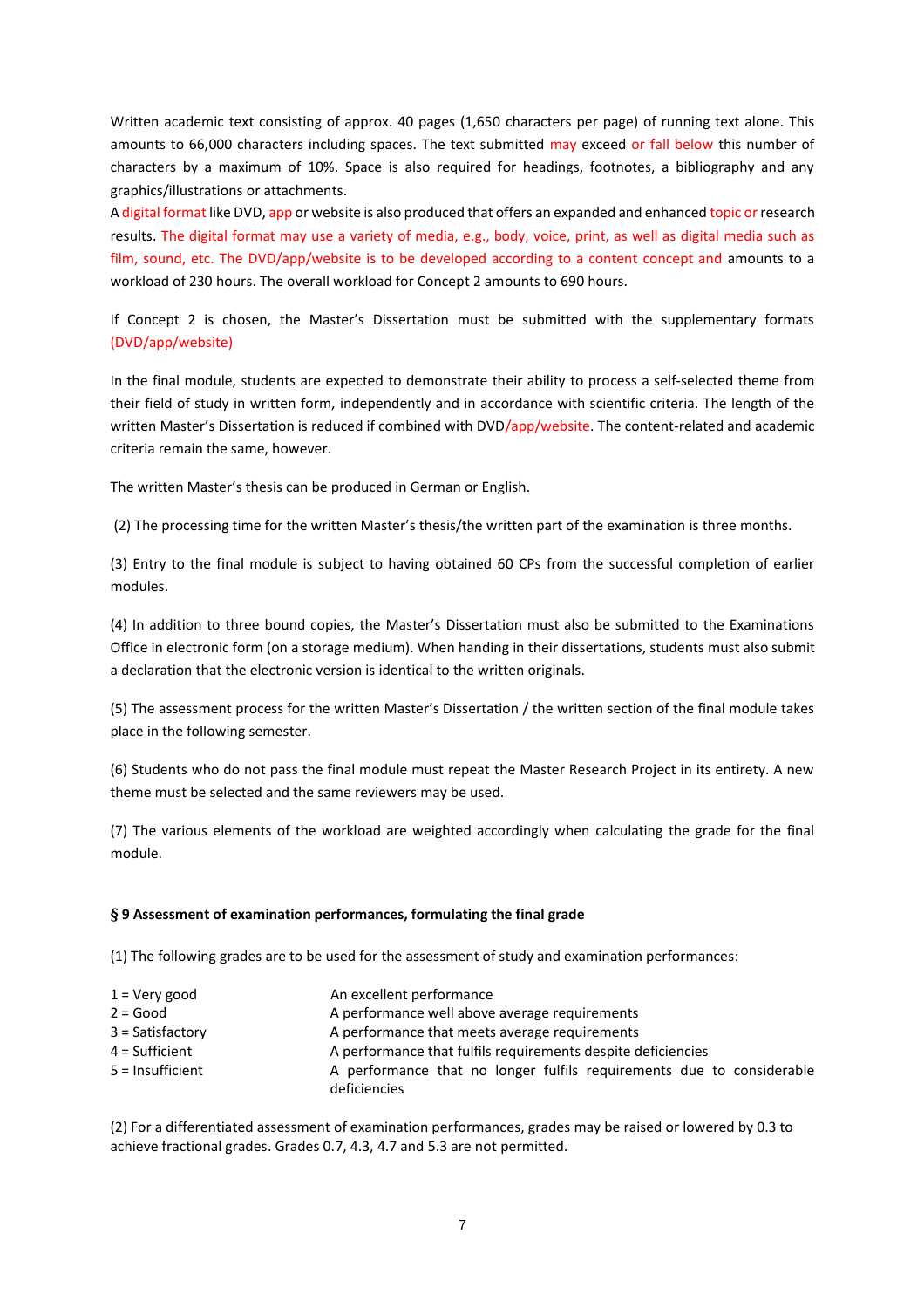(3) The overall grade for the Master's Degree in Contemporary Dance Education is calculated from the average of the module grades, which are weighted as follows:

| Module 1: Methodology & Communication 1        |     | 10% |
|------------------------------------------------|-----|-----|
| Module 2: Theory: Foundations & Applications 1 |     | 10% |
| Module 3: Body, Movement & Practice in Dance   |     |     |
| Module 4: Transfer                             |     | 10% |
| Module 5: Project Work                         |     |     |
| Module 6: Methodology & Communication 2        |     | 15% |
| Module 7: Theory: Foundations & Applications 2 |     | 10% |
| Module 8: Transfer & Project Work              |     | 20% |
| Module 9: Master Research Project              | 25% |     |

#### <span id="page-7-0"></span>**§ 10 Coming into effect and transitional provisions**

(1) These Study and Examination Regulations come into effect the day after their publication in the Official Notices (*Amtliche Bekanntmachungen*) of the Frankfurt University of Music and Performing Arts.

(2) These Study and Examination Regulations apply to all students who start the Master's Degree in Contemporary Dance Education after these Study and Examination Regulations come into effect or who join the Masters Degree in Contemporary Dance Education after changing university, course or subject.

(3) For students who started their course on the basis of a version of the Study and Examination Regulations for the Master's Degree in Contemporary Dance Education that was agreed earlier by the Faculty Council, this earlier version continues to apply. Alternatively, they can select these Study and Examination Regulations. The Examinations Office must be notified of such as decision in writing (informally) at which point it becomes irreversible. In the event of a change, previous examination performances are recognised in full and assigned to the corresponding modules in these Study and Examination Regulations.

Frankfurt, 3 March 2016

Signed

Prof. Ingo Diehl

Dean of Faculty 3

Frankfurt University for Music and Performing Arts

Frankfurt, 28 June 2021

Signed

Prof. Silke Rüdinger

Dean of Faculty 3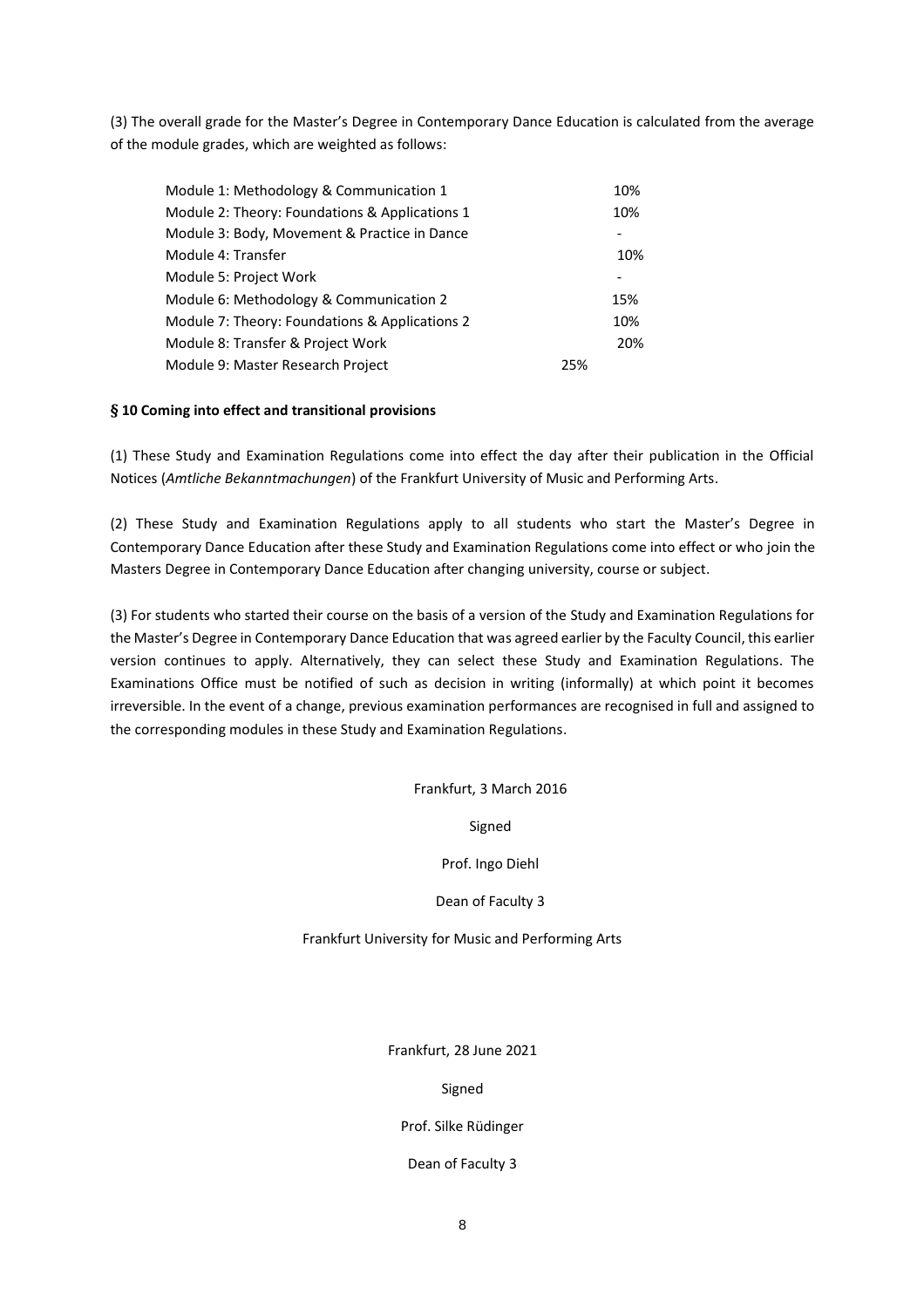Frankfurt University for Music and Performing Arts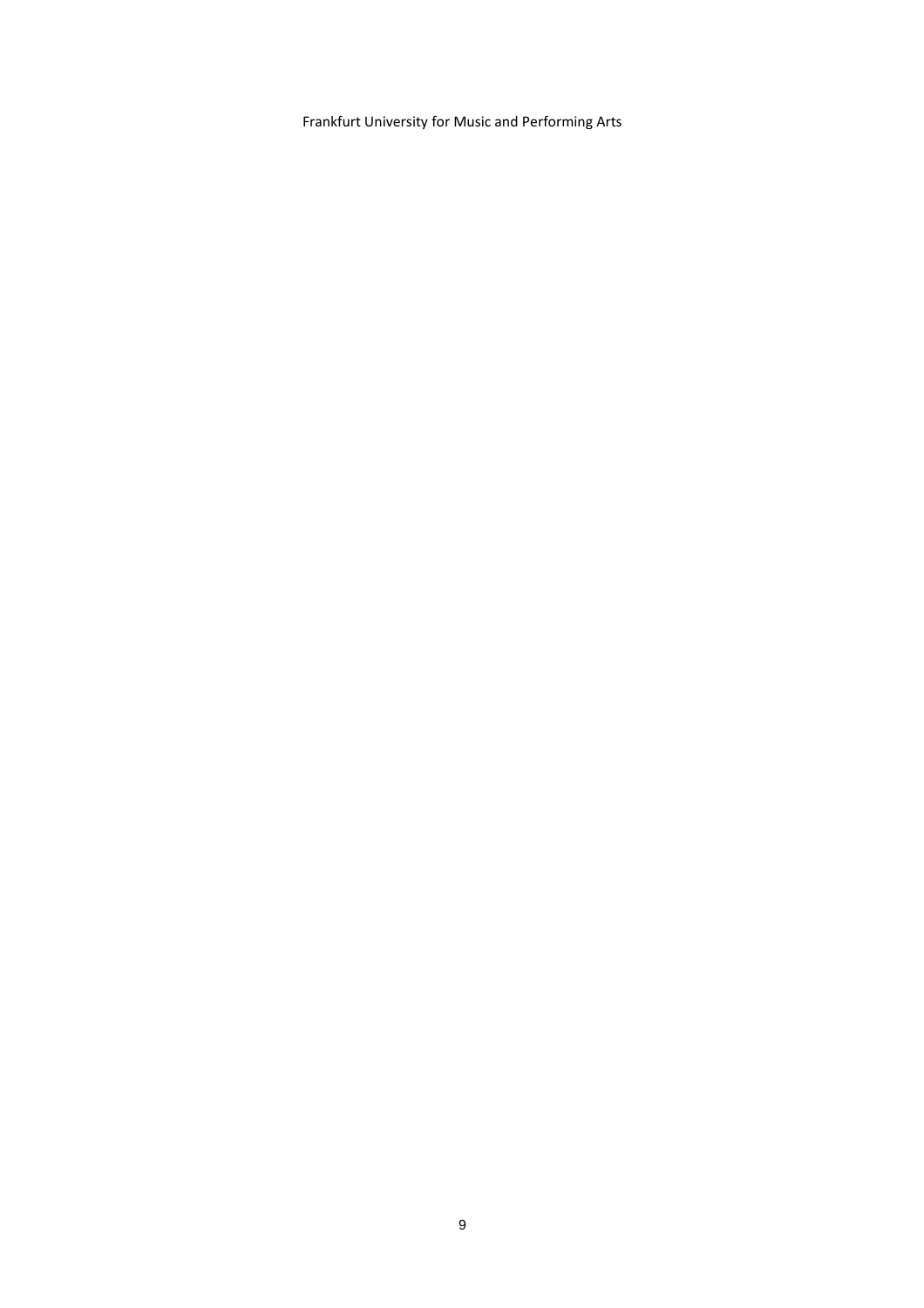# <span id="page-9-0"></span>**First-year modules**

| <b>Methodology &amp; Communication 1</b>                                                                                                                                                                                                                                                                                                                                                                                                                                                                                                                                                                                                                                                                                                                                                                                                                                                                                                                                                                                                                                                                                                                                                                                                                                                                                                                                                                                                                                                                                                                                                                                               |                                                                                                                                                                                                                                                                                                                                                                                                                                                                          |                                                                   |                                                                |                                                                                                             |                                               |  |
|----------------------------------------------------------------------------------------------------------------------------------------------------------------------------------------------------------------------------------------------------------------------------------------------------------------------------------------------------------------------------------------------------------------------------------------------------------------------------------------------------------------------------------------------------------------------------------------------------------------------------------------------------------------------------------------------------------------------------------------------------------------------------------------------------------------------------------------------------------------------------------------------------------------------------------------------------------------------------------------------------------------------------------------------------------------------------------------------------------------------------------------------------------------------------------------------------------------------------------------------------------------------------------------------------------------------------------------------------------------------------------------------------------------------------------------------------------------------------------------------------------------------------------------------------------------------------------------------------------------------------------------|--------------------------------------------------------------------------------------------------------------------------------------------------------------------------------------------------------------------------------------------------------------------------------------------------------------------------------------------------------------------------------------------------------------------------------------------------------------------------|-------------------------------------------------------------------|----------------------------------------------------------------|-------------------------------------------------------------------------------------------------------------|-----------------------------------------------|--|
|                                                                                                                                                                                                                                                                                                                                                                                                                                                                                                                                                                                                                                                                                                                                                                                                                                                                                                                                                                                                                                                                                                                                                                                                                                                                                                                                                                                                                                                                                                                                                                                                                                        | Module no.:                                                                                                                                                                                                                                                                                                                                                                                                                                                              | Workload<br><b>CPs</b>                                            |                                                                |                                                                                                             | <b>Module duration</b>                        |  |
| M1                                                                                                                                                                                                                                                                                                                                                                                                                                                                                                                                                                                                                                                                                                                                                                                                                                                                                                                                                                                                                                                                                                                                                                                                                                                                                                                                                                                                                                                                                                                                                                                                                                     |                                                                                                                                                                                                                                                                                                                                                                                                                                                                          | Total hours: 300 h<br>Contact hours: 200 h<br>• Self-study: 100 h | 10                                                             |                                                                                                             | two semesters                                 |  |
| 1                                                                                                                                                                                                                                                                                                                                                                                                                                                                                                                                                                                                                                                                                                                                                                                                                                                                                                                                                                                                                                                                                                                                                                                                                                                                                                                                                                                                                                                                                                                                                                                                                                      | <b>Qualification objectives</b><br>Students possess pedagogical aptitude and knowledge of methodology. They can analyse and stimulate<br>communication, conduct self-critical appraisal and manage conflicts. Their practical teaching experience covers a<br>range of target groups for whom they plan, implement and assess propositions. They have acquired a wealth of<br>creative and imitative working practices and are able to network productively with others. |                                                                   |                                                                |                                                                                                             |                                               |  |
| $\overline{2}$                                                                                                                                                                                                                                                                                                                                                                                                                                                                                                                                                                                                                                                                                                                                                                                                                                                                                                                                                                                                                                                                                                                                                                                                                                                                                                                                                                                                                                                                                                                                                                                                                         | Content                                                                                                                                                                                                                                                                                                                                                                                                                                                                  |                                                                   |                                                                |                                                                                                             |                                               |  |
| Sub-module M1. 1: Comparative Methodology: Dance and Physical Techniques<br>Acquired knowledge from diverse training approaches in dance and somatic practices is applied to teaching concepts.<br>Students develop formats that allow for observation and comparison of dance techniques from historical, physical,<br>conceptual and methodical perspectives. In addition to the analysis, planning, implementation and assessment of<br>teaching approaches, students develop training methods - underpinned by theory - for specific target groups. For<br>this, they use individual competencies and experience, which enables them to establish clear goals for later teaching<br>priorities.<br>Sub-module M1. 2: Group Process and Communication<br>Communication strategies for various teaching situations are introduced. Students learn procedures from the fields of<br>coaching and interpersonal communication in order to strengthen self-efficacy and social competence in their<br>teaching. In addition to conflict management, students develop various approaches for imitative and creative working<br>practices, and work on managing group processes for diverse target groups.<br>Sub-module M1. 3: Teaching Practice and Applied Reflection<br>For the preparation, practice and post-evaluation of teaching, students receive individual support as well as<br>assessment within the student group. Practical teaching experience is accumulated and individual objectives are<br>refined. In addition to the preparation of class plans and formats for post-evaluation, emphasis in the practical work is |                                                                                                                                                                                                                                                                                                                                                                                                                                                                          |                                                                   |                                                                | placed on process analysis and the development of individual quality standards. Reciprocal teaching between |                                               |  |
| students is extended to incorporate transmission concepts for various target groups.                                                                                                                                                                                                                                                                                                                                                                                                                                                                                                                                                                                                                                                                                                                                                                                                                                                                                                                                                                                                                                                                                                                                                                                                                                                                                                                                                                                                                                                                                                                                                   |                                                                                                                                                                                                                                                                                                                                                                                                                                                                          |                                                                   |                                                                |                                                                                                             |                                               |  |
| Sub-modules<br>3                                                                                                                                                                                                                                                                                                                                                                                                                                                                                                                                                                                                                                                                                                                                                                                                                                                                                                                                                                                                                                                                                                                                                                                                                                                                                                                                                                                                                                                                                                                                                                                                                       |                                                                                                                                                                                                                                                                                                                                                                                                                                                                          |                                                                   |                                                                |                                                                                                             |                                               |  |
| <b>Name</b>                                                                                                                                                                                                                                                                                                                                                                                                                                                                                                                                                                                                                                                                                                                                                                                                                                                                                                                                                                                                                                                                                                                                                                                                                                                                                                                                                                                                                                                                                                                                                                                                                            |                                                                                                                                                                                                                                                                                                                                                                                                                                                                          | <b>Teaching</b><br>method                                         | <b>Contact hours + workload</b>                                | <b>CPs</b>                                                                                                  | <b>Requirement for the</b><br>awarding of CPs |  |
| 1. Comparative<br><b>Methodology: Dance</b><br>and Physical Techniques                                                                                                                                                                                                                                                                                                                                                                                                                                                                                                                                                                                                                                                                                                                                                                                                                                                                                                                                                                                                                                                                                                                                                                                                                                                                                                                                                                                                                                                                                                                                                                 |                                                                                                                                                                                                                                                                                                                                                                                                                                                                          | Seminar,<br>workshop,<br>studio work,<br>colloquium               | Total hours: 150 h<br>Contact hours: 100 h<br>Self-study: 50 h | 5                                                                                                           | Regular participation                         |  |

|                                                       | colloquium<br>(group, small<br>group)                                                                                         |                                                              |   |                       |
|-------------------------------------------------------|-------------------------------------------------------------------------------------------------------------------------------|--------------------------------------------------------------|---|-----------------------|
| 2. Group Process and<br>Communication                 | Seminar,<br>workshop,<br>studio work,<br>(group, small<br>group)                                                              | Total hours: 60 h<br>Contact hours: 40 h<br>Self-study: 20 h | 2 | Regular participation |
| 3. Teaching Practice and<br><b>Applied Reflection</b> | Studio work,<br>demonstration<br>lesson, co-<br>teaching,<br>colloquium<br>(group, small<br>group, individual<br>supervision) | Total hours: 90 h<br>Contact hours: 60 h<br>Self-study: 30 h | 3 | Regular participation |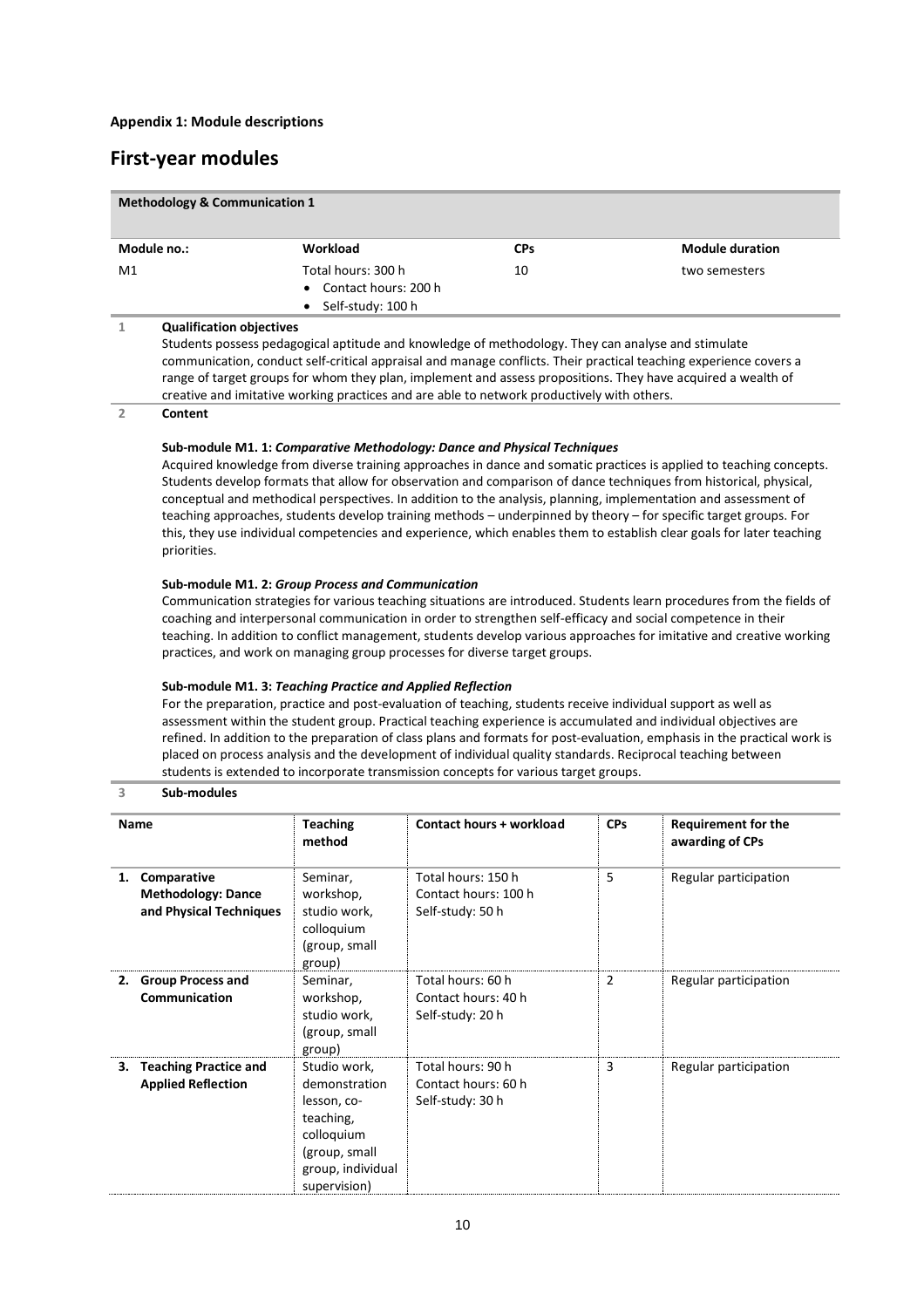| 4  | Requirements for participating in the module                                                                        |
|----|---------------------------------------------------------------------------------------------------------------------|
|    | Enrolment on the Master's Degree in Contemporary Dance Education                                                    |
| 5  | Applicability of the module                                                                                         |
|    | Master of Arts: Contemporary Dance Education                                                                        |
| 6  | <b>Module examination</b>                                                                                           |
|    | The module examination is a teaching assessment consisting of a demonstration lesson and its preparation. The post- |
|    | evaluation is assessed.                                                                                             |
| 7  | <b>Module frequency</b>                                                                                             |
|    | Every 1.5 years                                                                                                     |
| 8  | <b>Start</b>                                                                                                        |
|    | Winter semester or summer semester, depending on course start                                                       |
| 9  | Study year, semester                                                                                                |
|    | First year                                                                                                          |
| 10 | Type of module                                                                                                      |
|    | Compulsory module                                                                                                   |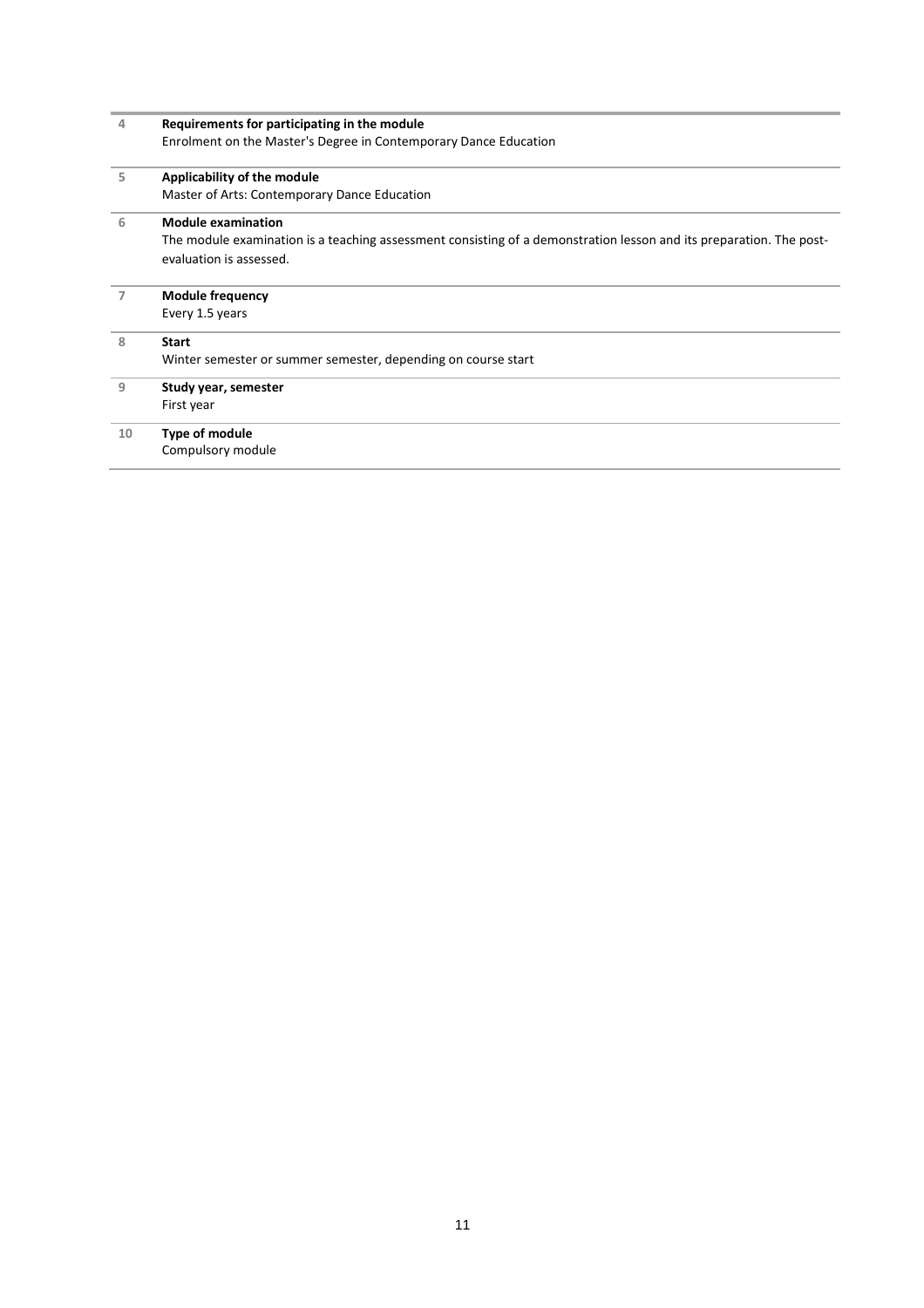| <b>Theory: Foundations and Applications 1</b> |                                                |            |                        |  |
|-----------------------------------------------|------------------------------------------------|------------|------------------------|--|
| Module no.:                                   | Workload                                       | <b>CPs</b> | <b>Module duration</b> |  |
| M <sub>2</sub>                                | Total hours: 450 h<br>• Contact hours: $185 h$ | 15         | two semesters          |  |
|                                               | Self-study: 265 h<br>$\bullet$                 |            |                        |  |

Students have initial experience in formulating, researching and conveying issues of artistic scholarship. They have basic receptive, compositional and documentation competence, which they can present and evaluate through diverse media. Students are able to provide information on the theoretical and historical background to the practical skills they teach and are able to transfer knowledge from other disciplines to their professional field.

#### **2 Content**

#### **Sub-module M2. 1:** *History and Theory of Movement, Dance and Performance*

Examples are used to analyse seminal changes in dance history and examine their current appearance. The foundations of dance history and dance studies are discussed, as are aesthetic, theoretical and conceptual questions relating to performing arts.

#### **Sub-module M2. 2:** *Writing and Documenting*

Students apply creative and academic techniques to observe and document dance movement using diverse media such as writing, notation, video etc. They learn stylistic devices, formulate their own texts and investigate dramaturgical strategies.

#### **Sub-module M2. 3:** *Applied Backgrounds and Knowledge in Practice*

Theoretical principles and current insights from various disciplines applicable to dance transmission are discussed. Findings from fields such as cognitive science, developmental psychology, sports science, medicine, arts science and musicology, etc. are included and transferred to students' individual professional fields.

#### **3 Sub-modules**

|    | <b>Name</b>                                                        | <b>Teaching</b><br>method                                                                   | Contact hours + workload                                       | <b>CPs</b> | <b>Requirement for the</b><br>awarding of CPs |
|----|--------------------------------------------------------------------|---------------------------------------------------------------------------------------------|----------------------------------------------------------------|------------|-----------------------------------------------|
| 1. | <b>History and Theory of</b><br>Movement, Dance and<br>Performance | Seminar (e-<br>learning),<br>workshop<br>(group, small<br>group, individual<br>supervision) | Total hours: 180 h<br>Contact hours: 60 h<br>Self-study: 120 h | 6          | Regular participation                         |
| 2. | <b>Writing and</b><br><b>Documenting</b>                           | Seminar,<br>workshop<br>(group, small<br>group, individual<br>supervision)                  | Total hours: 120 h<br>Contact hours: 60 h<br>Self-study: 60 h  | 4          | Regular participation                         |
|    | 3. Applied Backgrounds<br>and Knowledge in<br>Practice             | Seminar,<br>workshop,<br>studio work,<br>(group, small<br>group)                            | Total hours: 150 h<br>Contact hours: 65 h<br>Self-study: 85 h  | 5          | Regular participation                         |

#### **4 Requirements for participating in the module** Enrolment on the Master's Degree in Contemporary Dance Education

## **5 Applicability of the module**

Master of Arts: Contemporary Dance Education

#### **6 Module examination**

Admission to the module examination is subject to completion of the various learning formats.

The module examination consists of a written assignment and a seminar paper. Both components of the module examination carry equal value in calculating the module grade.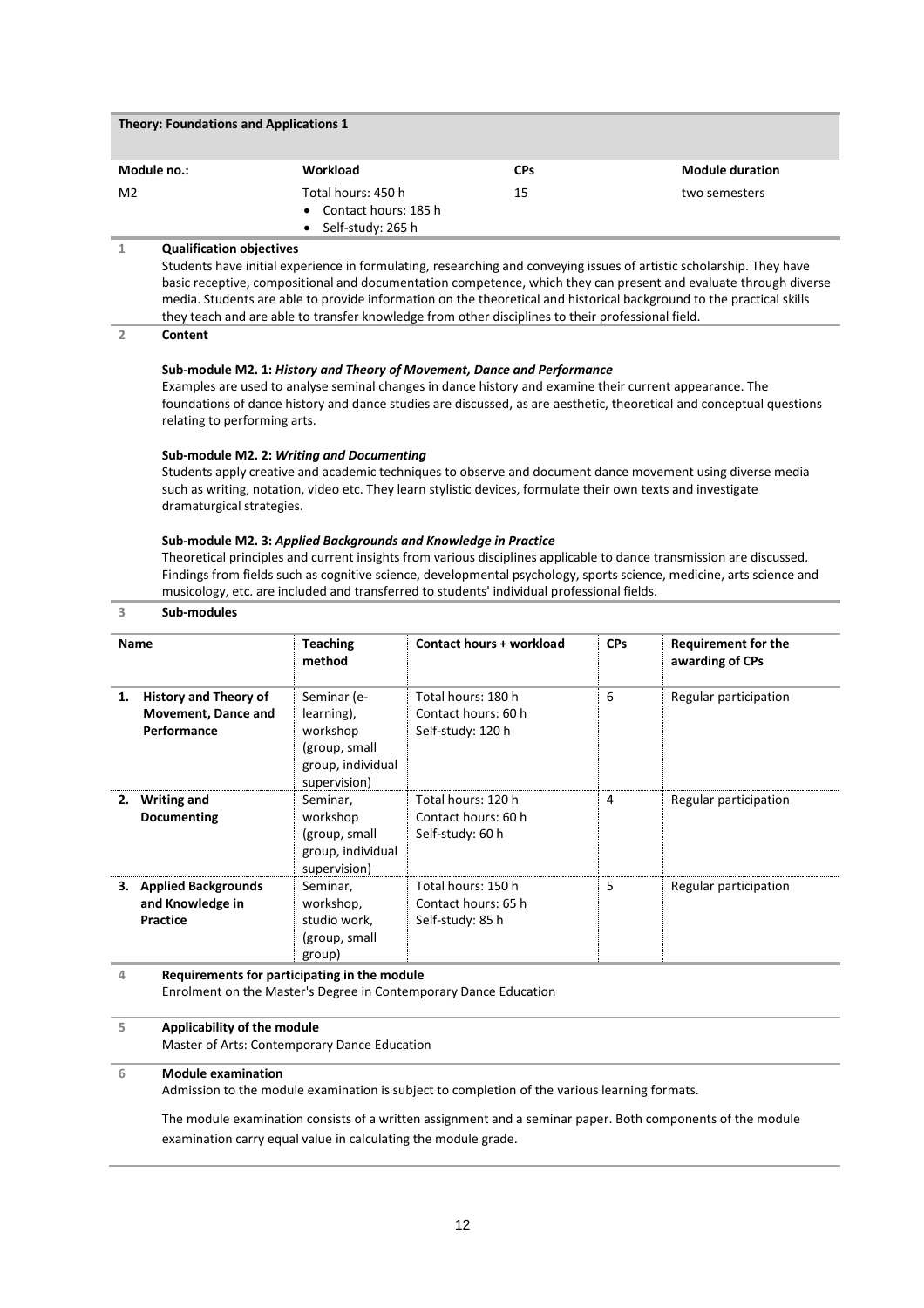|    | <b>Module frequency</b>                                       |
|----|---------------------------------------------------------------|
|    | Every 1.5 years                                               |
| 8  | <b>Start</b>                                                  |
|    | Winter semester or summer semester, depending on course start |
| 9  | Study year, semester                                          |
|    | First year                                                    |
| 10 | Type of module                                                |
|    | Compulsory module                                             |
|    |                                                               |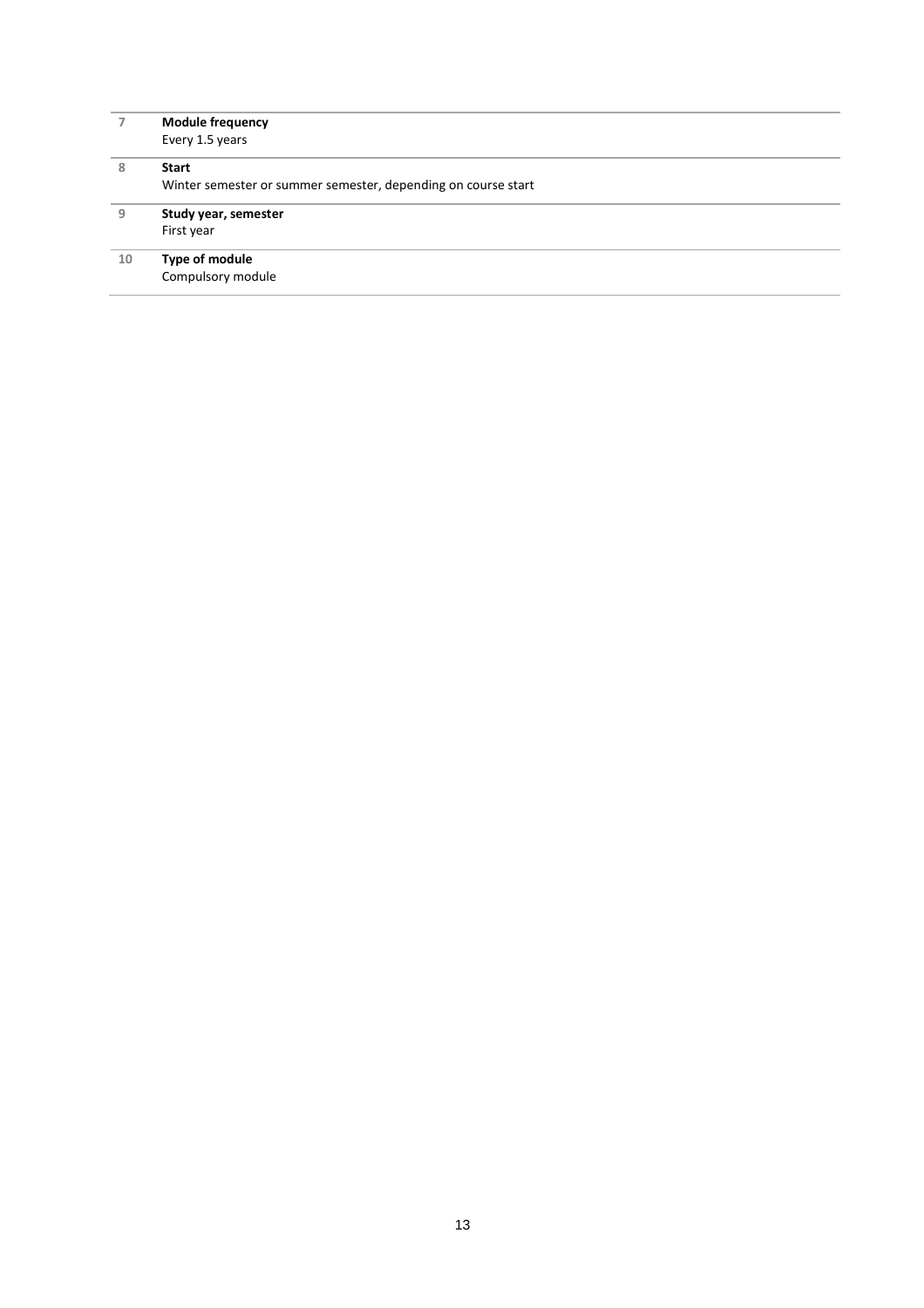| Body, Movement & Practice in Dance 1 |                                                                                |            |                        |  |
|--------------------------------------|--------------------------------------------------------------------------------|------------|------------------------|--|
| Module no.:                          | Workload                                                                       | <b>CPs</b> | <b>Module duration</b> |  |
| M <sub>3</sub>                       | Total hours: 450 h<br>• Contact hours: 230 h<br>Self-study: 220 h<br>$\bullet$ | 15         | two semesters          |  |

Students have a consolidated technical foundation, which they can apply creatively to the practice and transmission of dance techniques, improvisation and composition. They cultivate expertise in various training forms, body awareness methods and relaxation techniques and are able to reflect on these critically. Students use this knowledge as a foundation for both their research and pedagogical and artistic projects.

#### **2 Content**

**3 Sub-modules**

#### **Sub-module M3. 1:** *Practical Exploration and Observation of Dance Techniques*

A diverse range of approaches in contemporary, modern and classical forms of training is presented. These approaches are subsequently analysed, discussed and structured in Module 2 (Methodology and Communication). Emphasis is placed on the current styles and most recent developments in dance. Furthermore, students can elect to participate in other forms of training, including non-European and other dance styles of their own choice, either within the university or in partner institutions.

#### **Sub-module M3. 2:** *Practical Exploration and Observation of Allied Practices*

Improvisation techniques and principles of composition from various fields such as dance, theatre, performance, music and visual arts are conveyed. In master classes, students discuss conceptual approaches and related strategies for conceiving and relaying movement. Somatic training forms such as Feldenkrais, Yoga, Pilates, Body-Mind Centering (BMC) and other body work form the basis of a deeper understanding of the body, heightened perception, raised awareness and efficiency in movement and its transmission.

#### **Name Teaching method Contact hours + workload CPs Requirement for the awarding of CPs 1. Practical Exploration and Observation of Dance Techniques** Training, observation formats, workshop (group, small group) Total hours: 270 h Contact hours: 140 h Self-study: 130 h 9 Regular participation and a written report on one of the sub-modules **2. Practical Exploration and Observation of Allied Practices** Training, observation formats, workshop (group, small group) Total hours: 180 h Contact hours: 90 h Self-study: 90 h 6 Regular participation and a written report on one of the sub-modules **4 Requirements for participating in the module** Enrolment on the Master's Degree in Contemporary Dance Education **5 Applicability of the module** Master of Arts: Contemporary Dance Education **6 Module examination** None. Credit points are awarded if module requirements are fulfilled. **7 Module frequency** Every 1.5 years **8 Start** Winter semester or summer semester, depending on course start **9 Study year, semester** First year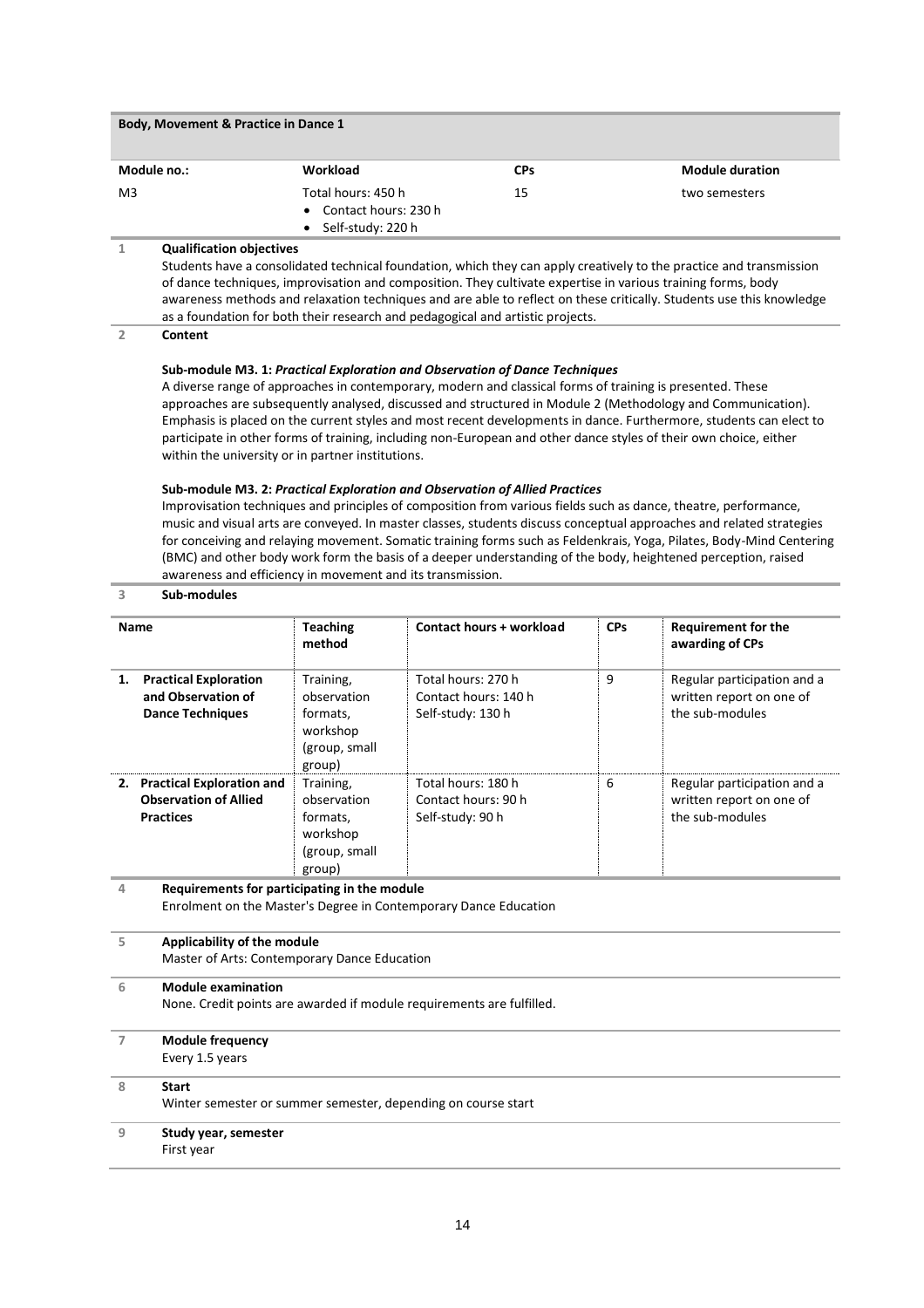| 10<br>Type of module<br>Compulsory module |                                                                                                                                                           |            |                        |
|-------------------------------------------|-----------------------------------------------------------------------------------------------------------------------------------------------------------|------------|------------------------|
| <b>Transfer</b>                           |                                                                                                                                                           |            |                        |
| Module no.:                               | Workload                                                                                                                                                  | <b>CPs</b> | <b>Module duration</b> |
| M4                                        | Total hours: 300 h<br>Contact hours: 180 h<br>Self-study: 120 h                                                                                           | 10         | two semesters          |
| 1                                         | <b>Qualification objectives</b><br>Students can interlink theoretical and practical knowledge from various disciplines with a critical overview, position |            |                        |

them in new contexts and apply them creatively. They command basic networking and research competencies based on exemplified knowledge of current research in dance and media and approaches in interdisciplinary work. Students develop new teaching formats by integrating these approaches.

**2 Content**

#### **Sub-module M4. 1:** *Tools for Teaching*

Insights from the field of 'learning research' as well as current teaching and learning formats are investigated. Multimedia tools (e.g. Motion Bank, Piecemaker, dancetechnet, Improvisation Technologies, etc.) and historical concepts (from the field of dance, music, education, communication, etc.) are explored practically and challenged theoretically. This is complemented with examples of documentation procedures with the aim of transferring acquired knowledge to other contexts.

#### **Sub-module M4. 2:** *Exploring Interdisciplinary Transfer*

Teaching techniques from various disciplines are explored and applied. Possible fields include voice production, rhythm, concepts from the visual arts, reflection and analysis techniques, choreographic signatures, dance transmission, trainings forms for choreographic practice, training analysis, social choreography, education research, etc. New correlations that emerge as a result of the studies will be integrated and made apparent.

#### **Sub-module M4. 3:** *Teaching and Coaching Formats*

Artistic, pedagogical or academic approaches to transmission will be critically challenged with the aim of developing new models for a changing communication and information society. The module investigates influences from social choreography or learning research and other fields and their implications for dance transmission, also questioning the influence of new media on the potential of teaching. In addition to external opportunities, students will explore their own teaching approaches, which address current interdisciplinary and trans disciplinary concepts in a differentiated and critical manner.

#### **3 Sub-modules**

| <b>Name</b>                                          | <b>Teaching</b><br>method                                                                  | Contact hours + workload                                      | <b>CPs</b> | <b>Requirement for the</b><br>awarding of CPs |
|------------------------------------------------------|--------------------------------------------------------------------------------------------|---------------------------------------------------------------|------------|-----------------------------------------------|
| <b>Tools for Teaching</b><br>1.                      | Workshop,<br>seminar, studio<br>work (group,<br>small group)                               | Total hours: 120 h<br>Contact hours: 60 h<br>Self-study: 60 h | 4          | Regular participation                         |
| 2. Exploring<br>Interdisciplinary<br><b>Transfer</b> | Workshop,<br>seminar, studio<br>work (group,<br>small group)                               | Total hours: 90 h<br>Contact hours: 60 h<br>Self-study: 30 h  | 3          | Regular participation                         |
| 3. Teaching and Coaching<br><b>Formats</b>           | Workshop,<br>seminar, studio<br>work (group,<br>small group,<br>individual<br>supervision) | Total hours: 90 h<br>Contact hours: 60 h<br>Self-study: 30 h  | 3          | Regular participation                         |

#### **4 Requirements for participating in the module**

Enrolment on the Master's Degree in Contemporary Dance Education

#### **5 Applicability of the module**

Master of Arts: Contemporary Dance Education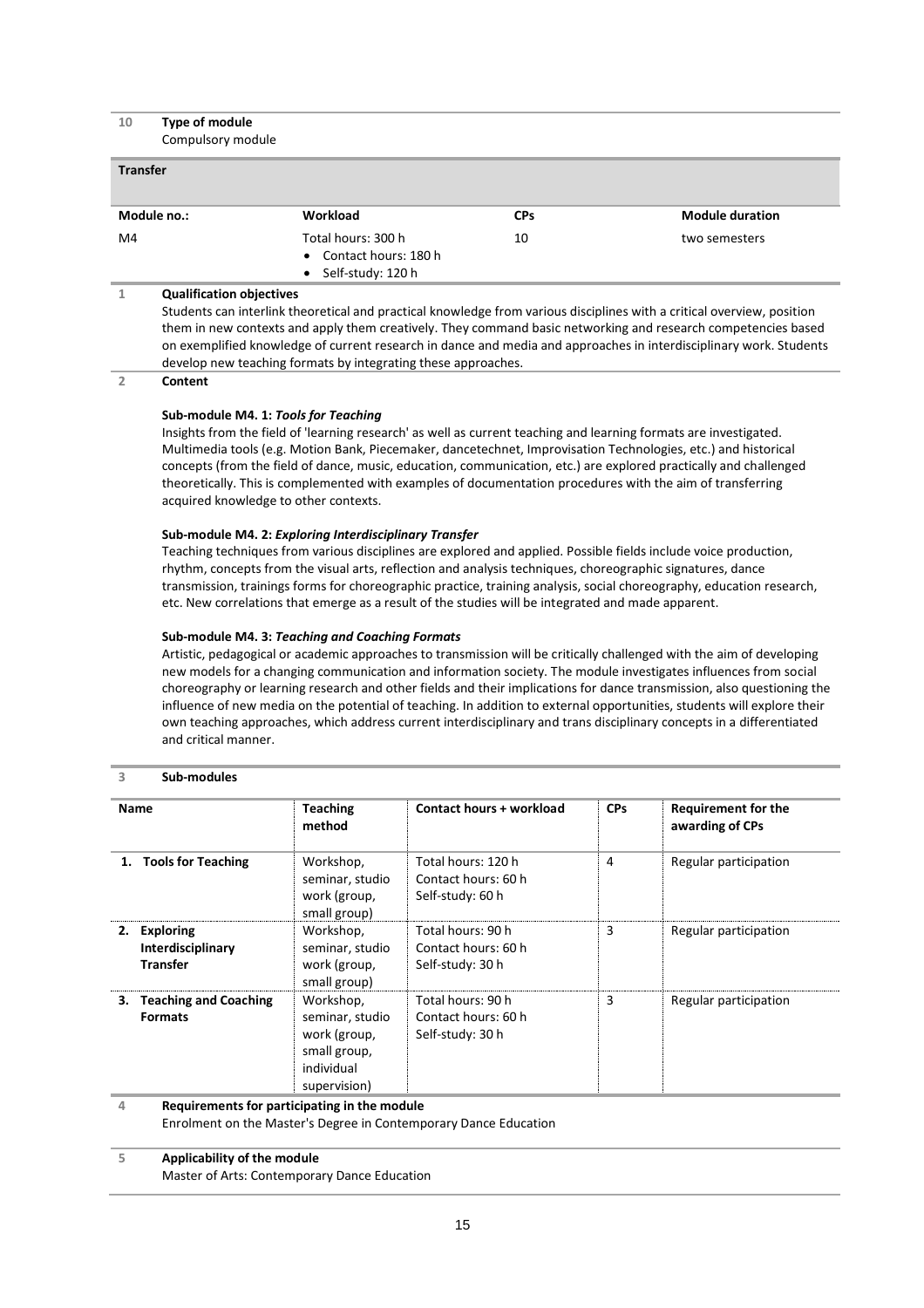| 6  | <b>Module examination</b>                                                           |  |  |  |  |
|----|-------------------------------------------------------------------------------------|--|--|--|--|
|    | The module examination consists of a lecture presentation or project documentation. |  |  |  |  |
|    | <b>Module frequency</b>                                                             |  |  |  |  |
|    | Every 1.5 years                                                                     |  |  |  |  |
| 8  | <b>Start</b>                                                                        |  |  |  |  |
|    | Winter semester or summer semester, depending on course start                       |  |  |  |  |
| 9  | Study year, semester                                                                |  |  |  |  |
|    | First year                                                                          |  |  |  |  |
| 10 | Type of module                                                                      |  |  |  |  |
|    | Compulsory module                                                                   |  |  |  |  |
|    |                                                                                     |  |  |  |  |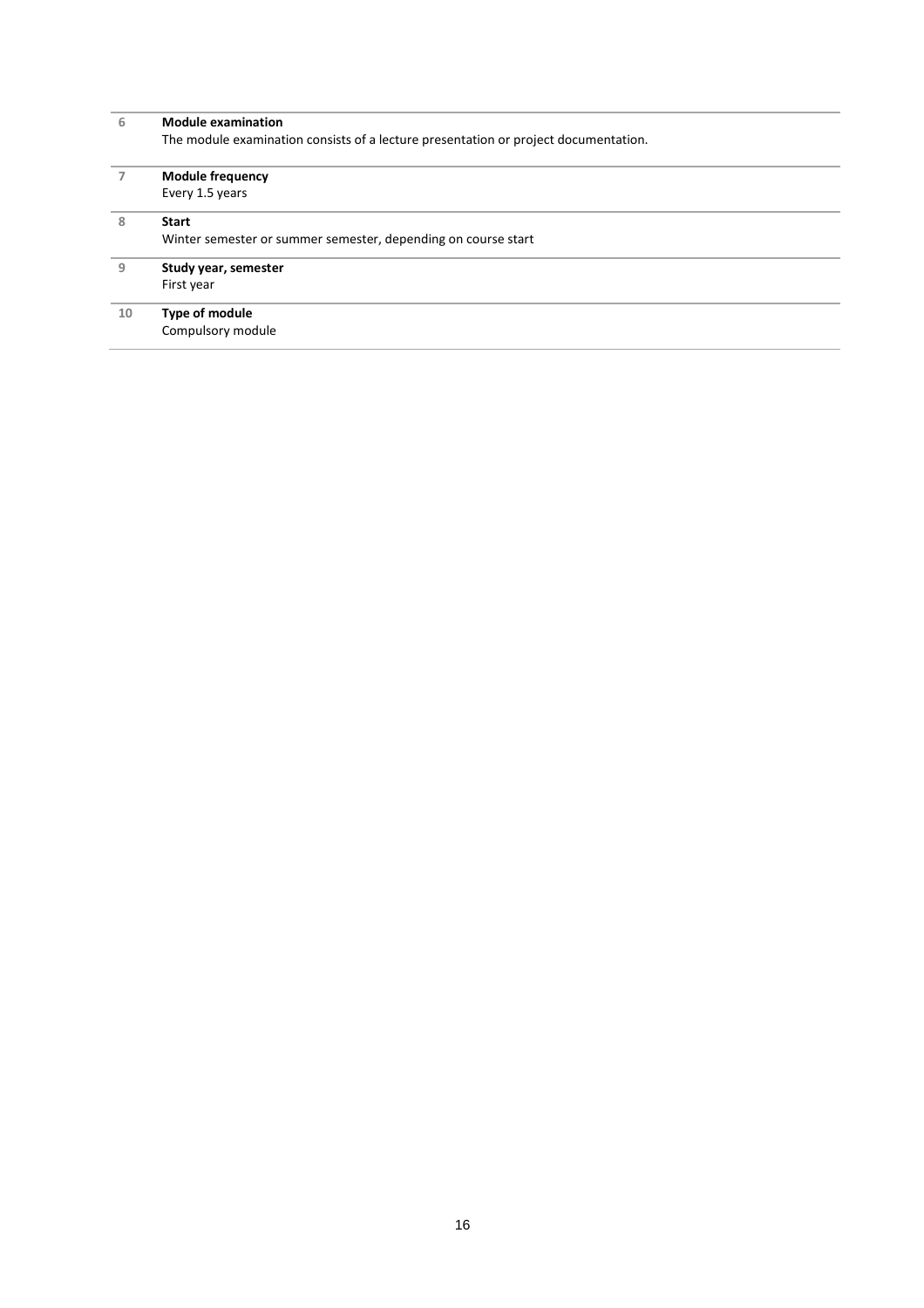| <b>Project Work</b>                           |                             |                        |  |  |
|-----------------------------------------------|-----------------------------|------------------------|--|--|
| Workload                                      | <b>CPs</b>                  | <b>Module duration</b> |  |  |
| Total hours: 300 h<br>• Contact hours: $75 h$ | 10                          | two semesters          |  |  |
|                                               | $\bullet$ Self-study: 225 h |                        |  |  |

Students are able to take responsibility for planning, promoting and conducting projects, thus expanding the field of dance transmission. From this perspective and with this expertise, they can generate informed artistic projects and workshops in different contexts. The corresponding organisational conditions are also a component of the project.

#### **2 Content**

**3 Sub-modules**

#### **Sub-module M5. 1:** *Artistic and Pedagogical Process*

Students engage their accumulated physical and theoretical knowledge in practical project work, and through their research and decision-making processes generate new dance know-how. Viable and self-contained formats are developed for artistic and educational projects. Included are the preparation and post-evaluation processes of students' critical goal setting, both pedagogical and in terms of content. The project work itself engages a broad interplay between conceptual and thematic components, which may have an artistic and/or choreographic orientation, or exist in connection with other processes or as related teaching units.

#### **Sub-module M5. 2:** *Background and Preparation for Projects*

Basic principles are conveyed such as organisational theory, personal time management, office organisation, interview techniques and soft skills, as well as the fundamentals of project and personnel management, public relations, budget planning, business correspondence, minute taking, presentation techniques, course descriptions and international networking.

| <b>Name</b>                                                  | <b>Teaching</b><br>method                                                      | <b>Contact hours + workload</b>                                         | <b>CPs</b> | <b>Requirement for the</b><br>awarding of CPs |  |
|--------------------------------------------------------------|--------------------------------------------------------------------------------|-------------------------------------------------------------------------|------------|-----------------------------------------------|--|
| <b>Artistic and Pedagogical</b><br>1.<br><b>Process</b>      | Project work,<br>work placement,<br>colloquium<br>(group, small<br>group)      | Total hours: 180 h<br>Contact hours: 45 h<br>Self-study: 135 h          | 6          | Regular participation                         |  |
| 2. Background and<br><b>Preparation for Projects</b>         | Workshop,<br>seminar, studio<br>work,<br>colloquium<br>(group, small<br>group) | Total hours: 120 h<br>Contact hours: 30 h<br>Self-study: 90 h           | 4          | Regular participation                         |  |
| Requirements for participating in the module<br>4            |                                                                                | Enrolment on the Master's Degree in Contemporary Dance Education        |            |                                               |  |
| 5                                                            | Applicability of the module<br>Master of Arts: Contemporary Dance Education    |                                                                         |            |                                               |  |
| <b>Module examination</b><br>6                               |                                                                                | None. Credit points are awarded when module requirements are fulfilled. |            |                                               |  |
| $\overline{7}$<br><b>Module frequency</b><br>Every 1.5 years |                                                                                |                                                                         |            |                                               |  |
| 8<br><b>Start</b>                                            |                                                                                | Winter semester or summer semester, depending on course start           |            |                                               |  |
| 9<br>Study year, semester<br>First year                      |                                                                                |                                                                         |            |                                               |  |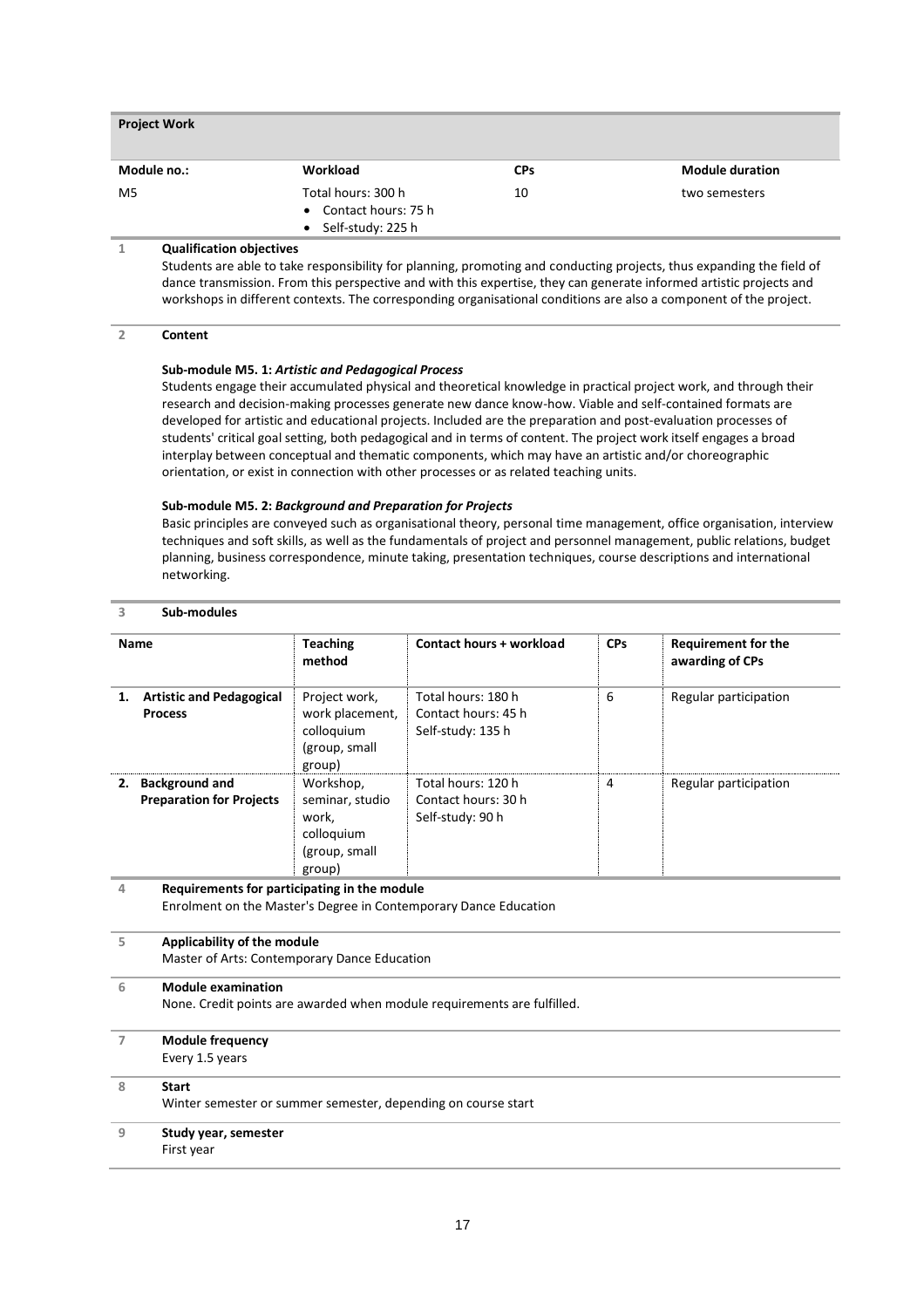#### **Type of module** Compulsory module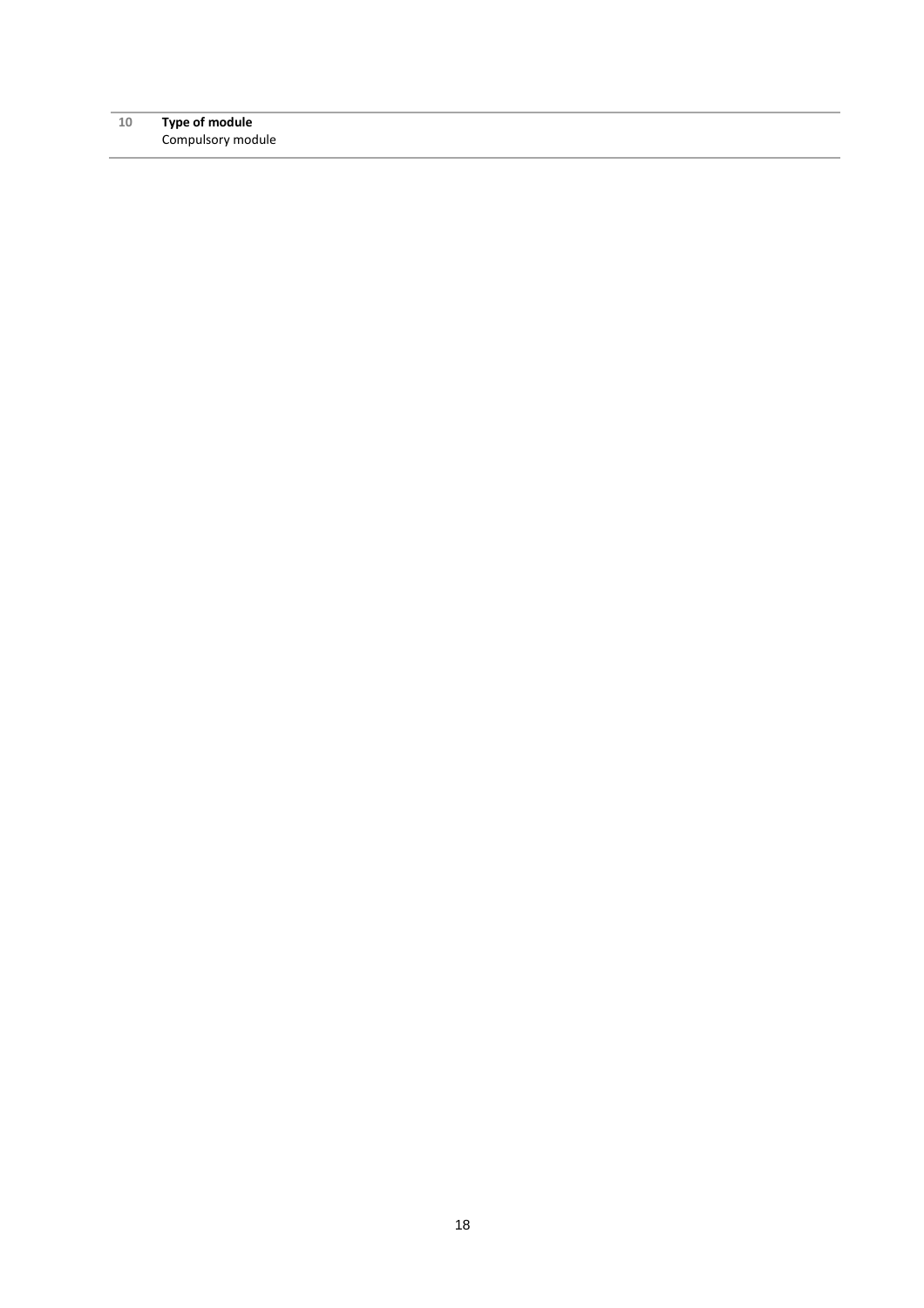# **Second-year modules**

| <b>Methodology &amp; Communication 2</b> |                                                                             |            |                        |  |
|------------------------------------------|-----------------------------------------------------------------------------|------------|------------------------|--|
| Module no.:                              | Workload                                                                    | <b>CPs</b> | <b>Module duration</b> |  |
| M6                                       | Total hours: 300 h<br>• Contact hours: 120 h<br>$\bullet$ Self-study: 180 h | 10         | one semester           |  |
| <b>Qualification objectives</b>          |                                                                             |            |                        |  |

#### **1 Qualification objectives**

Students have extensive knowledge of various methodologies and dance and somatic techniques, and have developed individual pedagogical approaches. Their range of creative and imitative working methods acquired in M1 and M2 is extended and individual teaching concepts can be formulated. In addition they integrate current issues from international debates on dance education and different dance techniques as a cultural practice. Within this context, they locate their own pedagogical work for different target groups and use their accumulated skills in their teaching practice.

#### **2 Content**

#### **Sub-module M6. 1:** *Comparative Methodology: Dance and Physical Techniques*

The prospective teachers learn how to transfer physical and mental experiences from M1 and M3 to their own methodical practice. Analysis models from M1 are extended to incorporate approaches from movement research while training methods are explored physically. Students learn to differentiate how they perceive, analyse, classify, structure and communicate movement and teaching processes, on which they then develop their training plans. Parallel to the analysis of training, they present results from their research into the teaching and rehearsal practices of various choreographers and teachers in relation to their own body experience. Students draw on this resource to develop personal objectives for envisioning innovative teaching concepts.

#### **Sub-module M6. 2:** *Applied Group Process and Communication*

Emphasis is placed on the practical application of communication techniques learned and established in M1. Students' repertoire is extended to include consultation and conflict-management skills, and strategies for conducting discussions and interviews, the principles of which are independently reflected on and applied to group or individual processes. Students also practice managing and processing feedback. Language application and goal orientation for diverse target groups is refined in the practice.

#### **Sub-module M6. 3:** *Coaching and Teaching Development*

Students consolidate their practice and evaluation of teaching different target groups. In addition to the proposed quality standards from M1, they practice individual preparation and evaluation tools. Supported by experts from fields such as choreography, dramaturgy, pedagogy and sports science, or other related disciplines, students reflect on and enhance their practice of transmission. They learn to position themselves in institutional environments via various teaching formats both inside and external to the university.

#### **3 Sub-modules**

| <b>Name</b> |                                                                     | <b>Teaching</b><br>method                                                                                 | Contact hours + workload                                       | <b>CPs</b> | <b>Requirement for the</b><br>awarding of CPs |
|-------------|---------------------------------------------------------------------|-----------------------------------------------------------------------------------------------------------|----------------------------------------------------------------|------------|-----------------------------------------------|
| 1.          | Comparative<br><b>Methodology: Dance</b><br>and Physical Techniques | Seminar,<br>workshop,<br>studio work,<br>colloquium<br>(group, small<br>group, individual<br>supervision) | Total hours: 150 h<br>Contact hours: 50 h<br>Self-study: 100 h | 5          | Regular participation                         |
|             | 2. Applied Group Process<br>and Communication                       | Seminar,<br>workshop,<br>studio work,<br>colloquium<br>(group, small<br>group, individual<br>supervision) | Total hours: 90 h<br>Contact hours: 40 h<br>Self-study: 50 h   | 3          | Regular participation                         |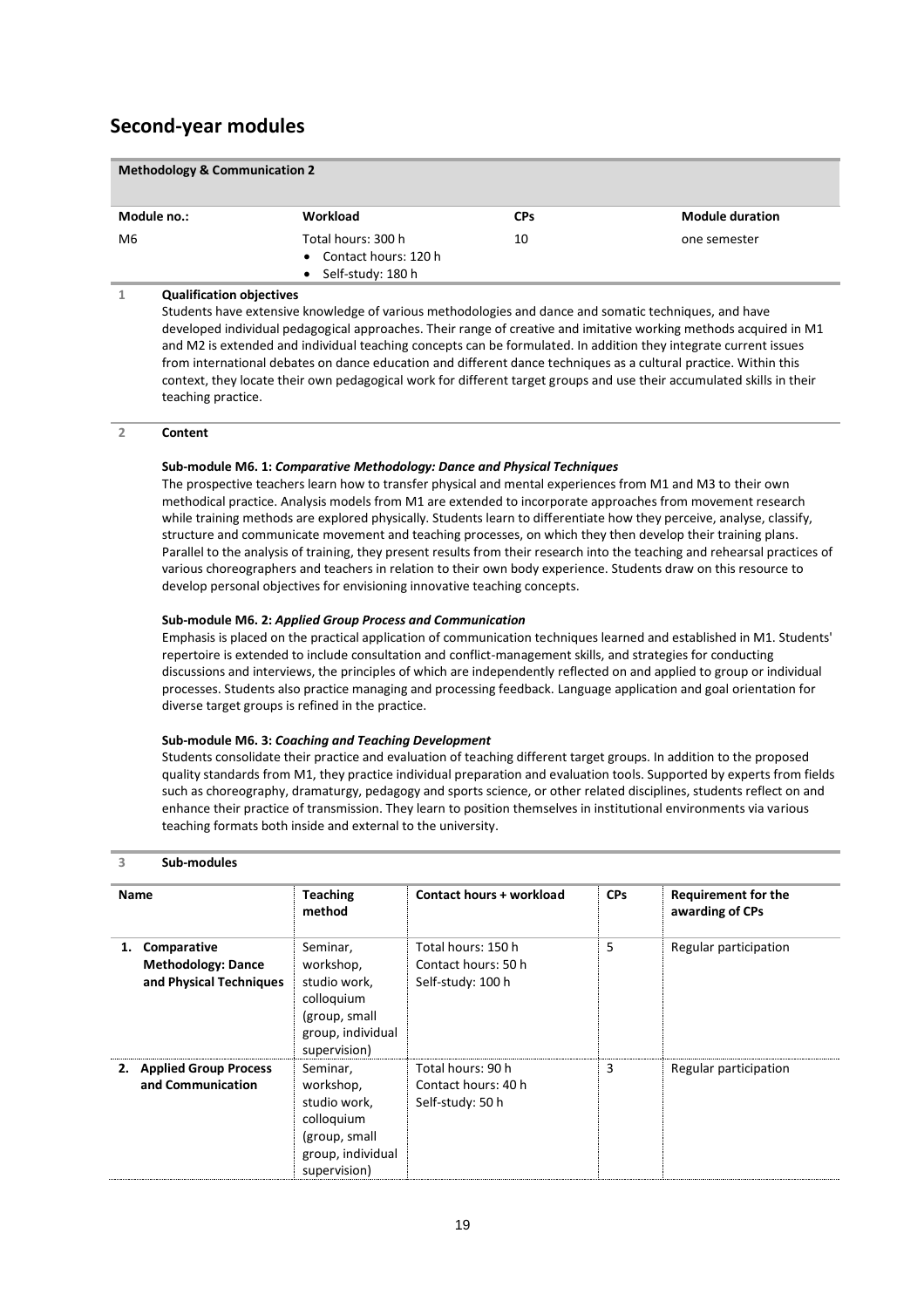|    | 3. Coaching and Teaching<br><b>Development</b>                                                                                       | Studio work,<br>demonstration<br>lesson, co-<br>teaching,<br>colloquium<br>(group,<br>individual<br>supervision) | Total hours: 60 h<br>Contact hours: 30 h<br>Self-study: 30 h     | $\overline{2}$ | Regular participation |  |
|----|--------------------------------------------------------------------------------------------------------------------------------------|------------------------------------------------------------------------------------------------------------------|------------------------------------------------------------------|----------------|-----------------------|--|
| 4  | Requirements for participating in the module                                                                                         |                                                                                                                  | Enrolment on the Master's Degree in Contemporary Dance Education |                |                       |  |
| 5  | Applicability of the module<br>Master of Arts: Contemporary Dance Education                                                          |                                                                                                                  |                                                                  |                |                       |  |
| 6  | <b>Module examination</b><br>The module examination consists of one demonstration lesson, including preparation and post-evaluation. |                                                                                                                  |                                                                  |                |                       |  |
| 7  | <b>Module frequency</b><br>Every 1.5 years                                                                                           |                                                                                                                  |                                                                  |                |                       |  |
| 8  | <b>Start</b><br>Winter semester or summer semester, depending on course start                                                        |                                                                                                                  |                                                                  |                |                       |  |
| 9  | Study year, semester<br>Third semester                                                                                               |                                                                                                                  |                                                                  |                |                       |  |
| 10 | Type of module<br>Compulsory module                                                                                                  |                                                                                                                  |                                                                  |                |                       |  |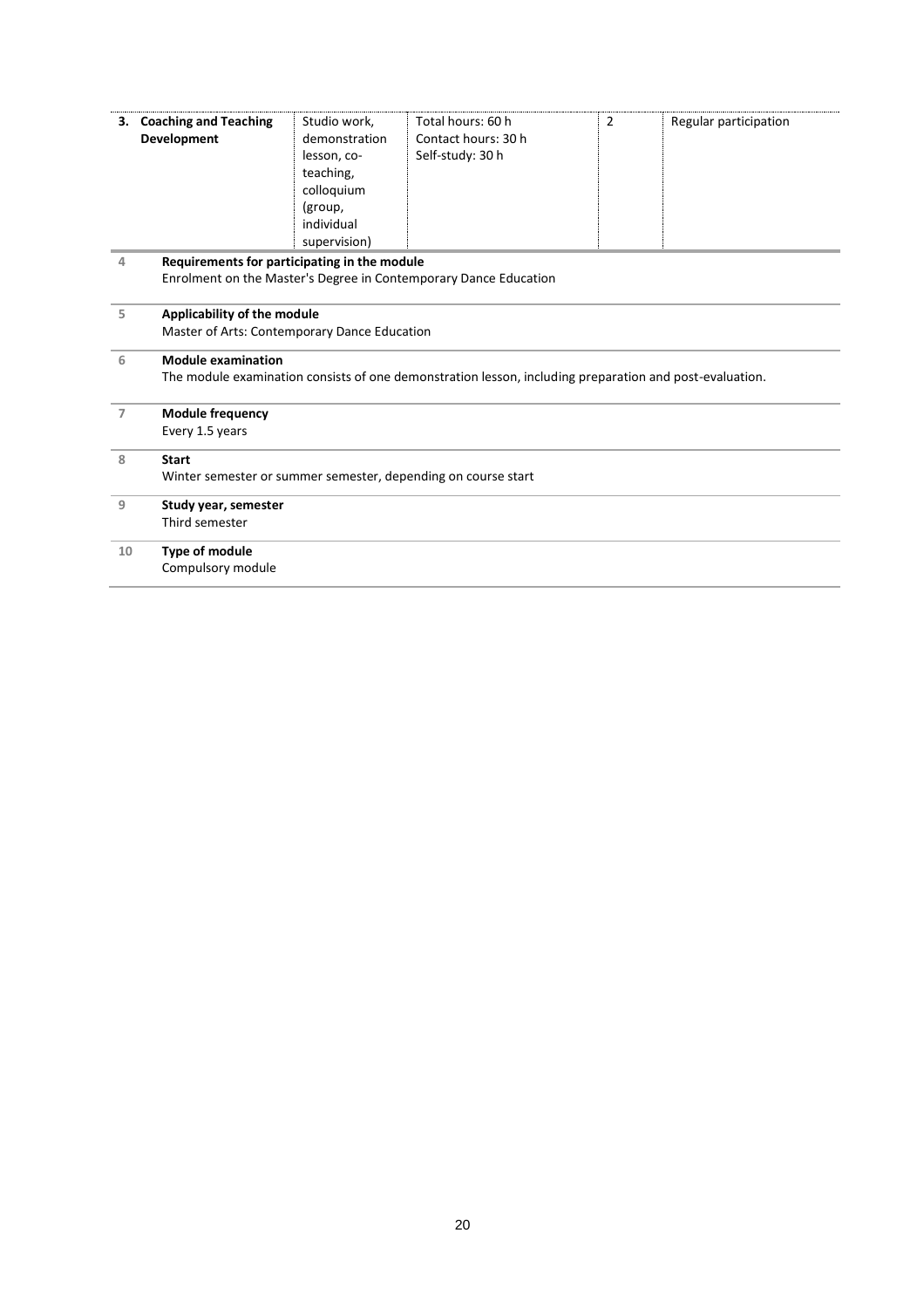| <b>Theory: Foundations and Applications 2</b> |                                              |            |                        |  |
|-----------------------------------------------|----------------------------------------------|------------|------------------------|--|
| Module no.:                                   | <b>Workload</b>                              | <b>CPs</b> | <b>Module duration</b> |  |
| M7                                            | Total hours: 300 h<br>• Contact hours: 130 h | 10         | one semester           |  |
|                                               | Self-study: 170 h<br>$\bullet$               |            |                        |  |

Students are familiar with current developments in performance dance and can place them in their respective social fields. They identify relevant topics and develop a research project in view of their Master's Dissertation. This is conducted in reference to a specific target group, from the planning stage of theoretical and artistic research up to its documentation. Students adapt documentation methods to their specific topic and are able to independently select theoretical fields and apply them to their research.

#### **2 Content**

#### **Sub-module M7. 1:** *Writing and Documenting in Research Contexts*

In preparation for their Master's Dissertation, students engage in a broad spectrum of exercises for finding individual solutions to subject selection, social relevance, question setting, preparatory research, project planning and selection of scientific methods for the practical research aspects. Documentation techniques offered by different media are evaluated for their suitability to various research strategies. Students develop their own methods of analysis and documentation through this approach.

#### **Sub-module M7. 2:** *Applied Backgrounds in Theory*

The focus is on the derivation and discussion of current artistic and social trends in specialist theory. The discourse builds on the dance history and dance science content of M2. Different theoretical focus points for conducting projects are presented which, If necessary, can originate from different fields and scientific disciplines. Students may also use offers by the Hessian Theatre Academy (HTA) and other associated institutions and faculties.

#### **3 Sub-modules**

| <b>Name</b>                                                            | <b>Teaching</b><br>method                                                                                   | Contact hours + workload                                       | <b>CPs</b> | <b>Requirement for the</b><br>awarding of CPs |
|------------------------------------------------------------------------|-------------------------------------------------------------------------------------------------------------|----------------------------------------------------------------|------------|-----------------------------------------------|
| <b>Writing and</b><br>1.<br>Documenting in<br><b>Research Contexts</b> | Seminar,<br>workshop<br>(group,<br>individual<br>supervision)                                               | Total hours: 120 h<br>Contact hours: 50 h<br>Self-study: 70 h  | 4          | Regular participation                         |
| <b>Applied Backgrounds in</b><br>2.<br>Theory                          | Project work,<br>seminar,<br>workshop,<br>studio work<br>(group, small<br>group, individual<br>supervision) | Total hours: 180 h<br>Contact hours: 80 h<br>Self-study: 100 h | 6          | Regular participation                         |

#### **4 Requirements for participating in the module** Successful completion of Module M2

#### **5 Applicability of the module**

Master of Arts: Contemporary Dance Education

#### **6 Module examination**

Admission to the module examination is subject to completion of the various learning formats.

The module examination consists of a seminar paper or written assignment.

#### **7 Module frequency**

Every 1.5 years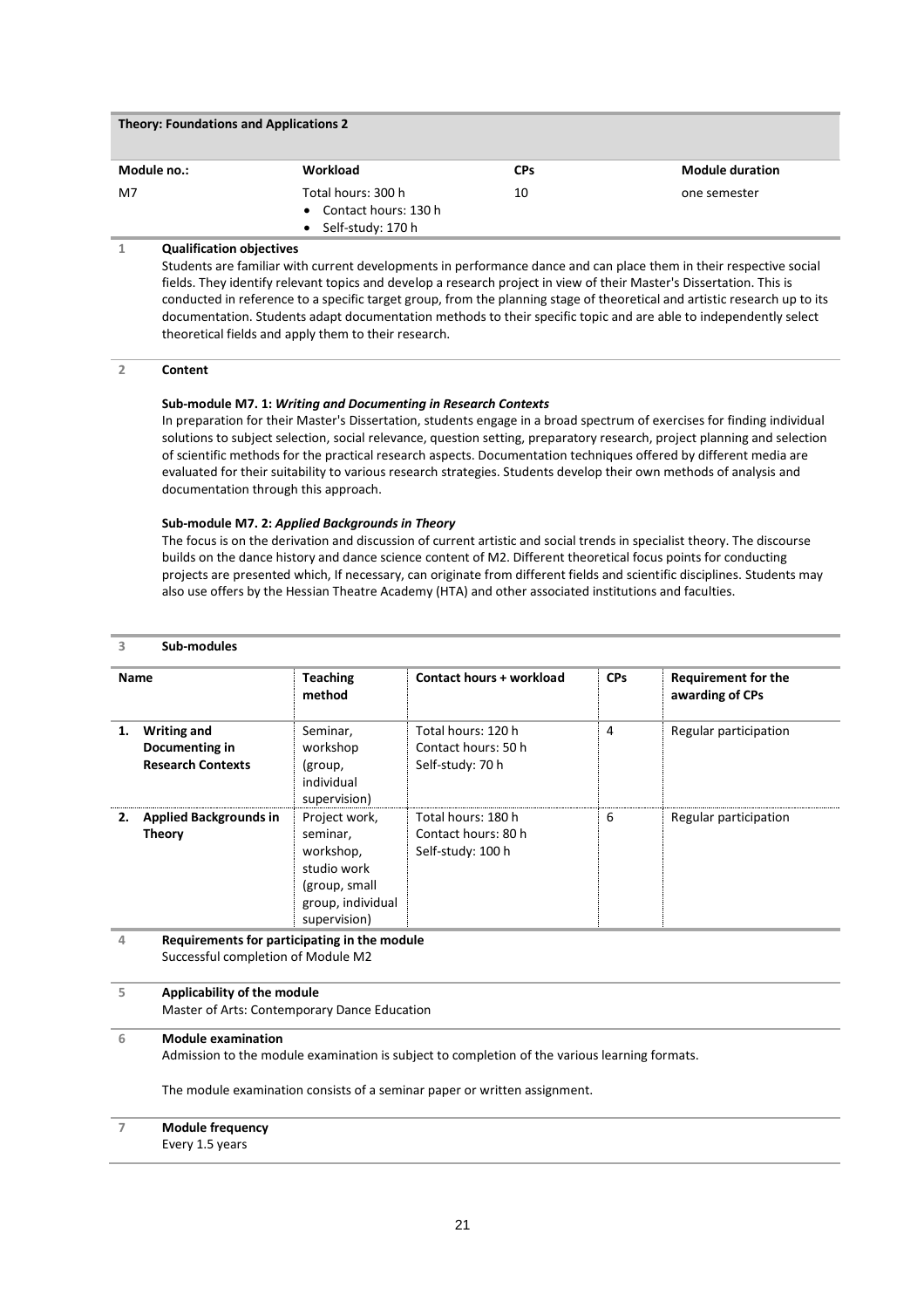| 8  | <b>Start</b><br>Winter semester or summer semester, depending on course start |
|----|-------------------------------------------------------------------------------|
| 9  | Study year, semester<br>Third semester                                        |
| 10 | Type of module<br>Compulsory module                                           |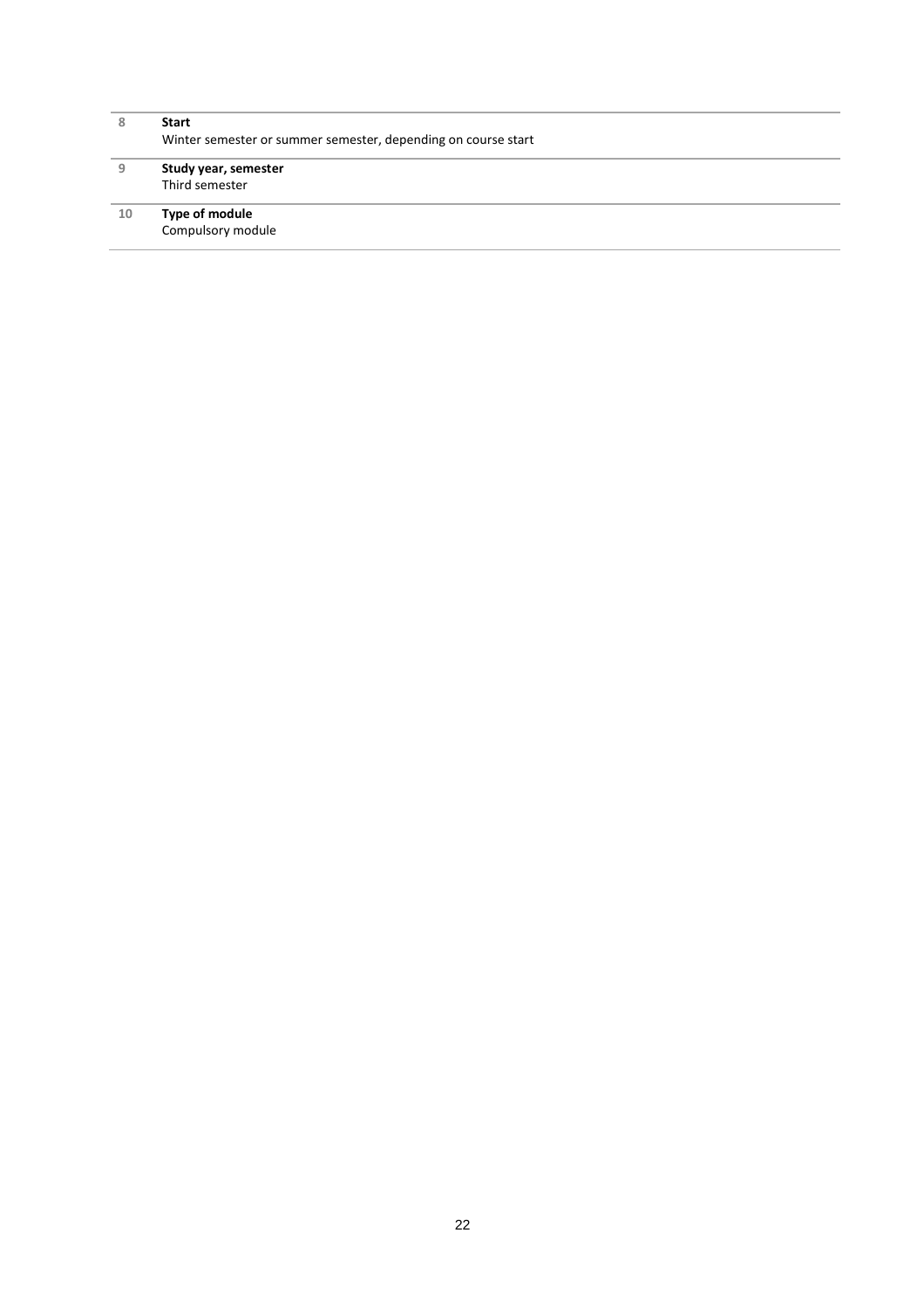| <b>Transfer &amp; Project Work</b> |                                                                             |            |                        |  |  |
|------------------------------------|-----------------------------------------------------------------------------|------------|------------------------|--|--|
| Module no.:                        | Workload                                                                    | <b>CPs</b> | <b>Module duration</b> |  |  |
| M8                                 | Total hours: 450 h<br>• Contact hours: 170 h<br>$\bullet$ Self-study: 280 h | 15         | two semesters          |  |  |

Students have artistic and pedagogical experience as well as social competence. They are capable of undertaking professional activities within the university, in municipal theatres and independent projects, with schools, and for social bodies. They can design interdisciplinary projects and laboratories, and can conduct, document and evaluate them. Their experience leads them to establish contacts in the professional field and other international networks.

#### **2 Content**

#### **Sub-module M8. 1:** *Interdisciplinary Teaching Project or Artistic Project*

Building on the experience gained in modules M1 to M7, students develop a teaching or artistic project carried out either within the university, on an interdisciplinary basis or in conjunction with an external body. They research, develop and document a topic chosen themselves or by the group, applying the management strategies learned in M5. An internship may also be accredited, provided it underpins students' expertise. In this case, students communicate as appropriate the objectives, content and other requisites with their partners in the organisations involved. Preparatory and post-evaluation work as well as public presentation of the project forms part of the module. In addition, lesson series should be developed and carried out. The necessary preparation, post-evaluation and documentation work arising as a result of this forms part of the tasks students have to fulfil independently. In principle, it is possible in this sub-module to combine the documentation of practical work with questions from the developing Master's Dissertation and if necessary present them in the group.

#### **Sub-module M8. 2:** *Integrational and Supporting Perspectives*

In co-operation with the students, the project work will be supported in form and content via discussion and specialist input. Conceptual, artistic, pedagogical or social aspects may be dealt with in addition to the transmission of selected academic fields for research projects. Students also undergo individual coaching to support particular themes in their professional work. Mutual exchanges in feedback sessions and colloquiums ensure the experiences gained are communicated within the group.

#### **3 Sub-modules**

| Name |                                                                            | <b>Teaching</b><br>method                                                                            | Contact hours + workload                                       | <b>CPs</b> | <b>Requirement for the</b><br>awarding of CPs                                                                                             |
|------|----------------------------------------------------------------------------|------------------------------------------------------------------------------------------------------|----------------------------------------------------------------|------------|-------------------------------------------------------------------------------------------------------------------------------------------|
| 1.   | Interdisciplinary<br><b>Teaching Project or</b><br><b>Artistic Project</b> | Project work,<br>work placement,<br>colloquium<br>(group, small<br>group, individual<br>supervision) | Total hours: 300 h<br>Contact hours: 90 h<br>Self-study: 210 h | 10         | Regular participation;<br>students may select the<br>presentation forms for<br>practical, artistic and<br>theoretical work<br>themselves. |
| 2.   | Integrational and<br><b>Supporting Perspectives</b>                        | Seminar,<br>workshop,<br>coaching (group,<br>small group,<br>individual<br>supervision)              | Total hours: 150 h<br>Contact hours: 80 h<br>Self-study: 70 h  | 5          | Regular participation;<br>students may select the<br>presentation forms for<br>practical, artistic and<br>theoretical work<br>themselves. |

**4 Requirements for participating in the module** Successful completion of modules M4 and M5

#### **5 Applicability of the module**

Master of Arts: Contemporary Dance Education

#### **6 Module examination**

Admission to the module examination is subject to the successful execution of one or several teaching or transmission projects.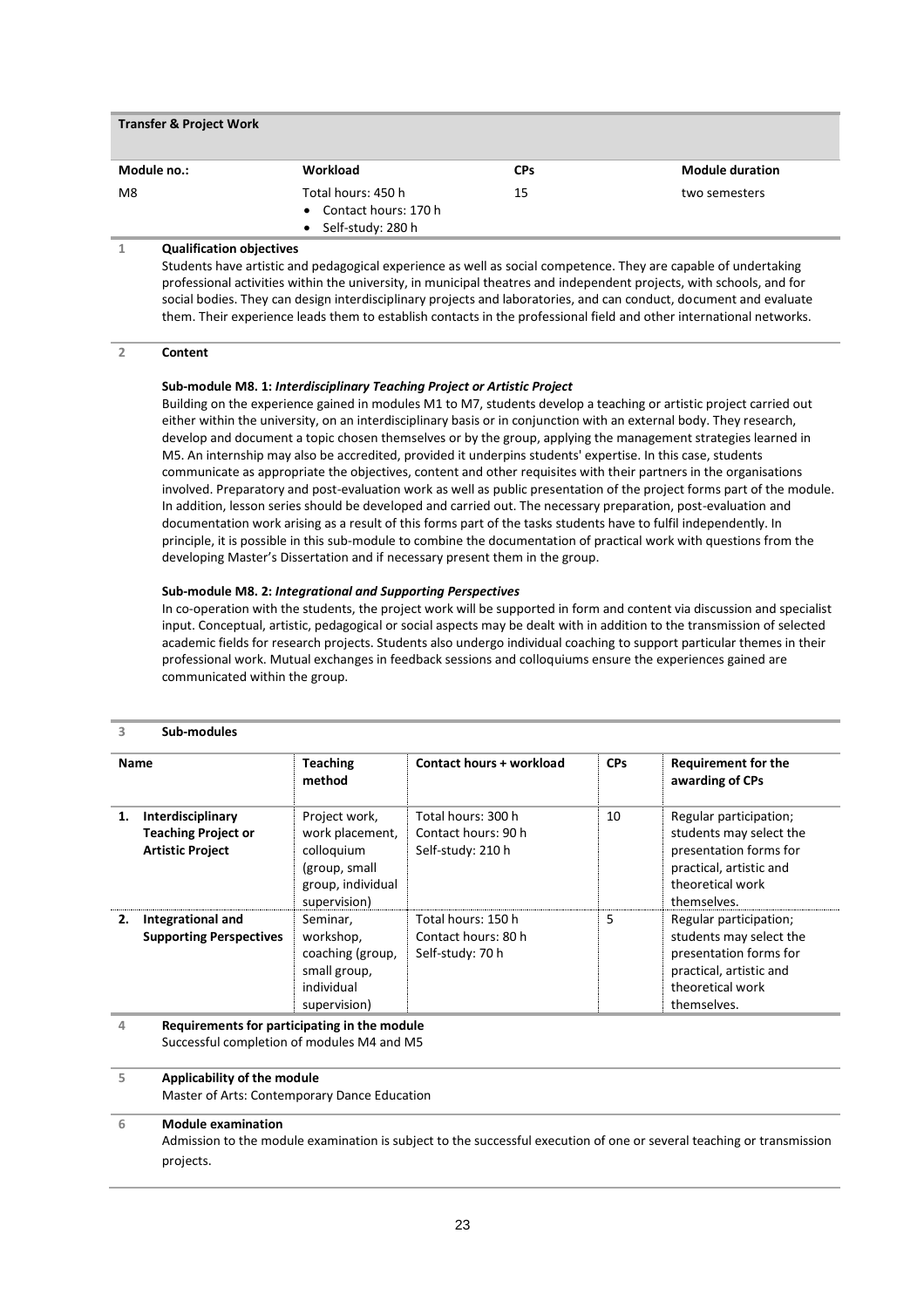|    | Students can elect for the module examination to consist of a lecture/presentation or project documentation that is rela |  |  |  |  |  |
|----|--------------------------------------------------------------------------------------------------------------------------|--|--|--|--|--|
|    | to a teaching or transmission project.                                                                                   |  |  |  |  |  |
| 7  | <b>Module frequency</b>                                                                                                  |  |  |  |  |  |
|    | Every 1.5 years                                                                                                          |  |  |  |  |  |
| 8  | <b>Start</b>                                                                                                             |  |  |  |  |  |
|    | Winter semester or summer semester, depending on course start                                                            |  |  |  |  |  |
| 9  | Study year, semester                                                                                                     |  |  |  |  |  |
|    | Second year                                                                                                              |  |  |  |  |  |
| 10 | Type of module                                                                                                           |  |  |  |  |  |
|    | Compulsory module                                                                                                        |  |  |  |  |  |
|    |                                                                                                                          |  |  |  |  |  |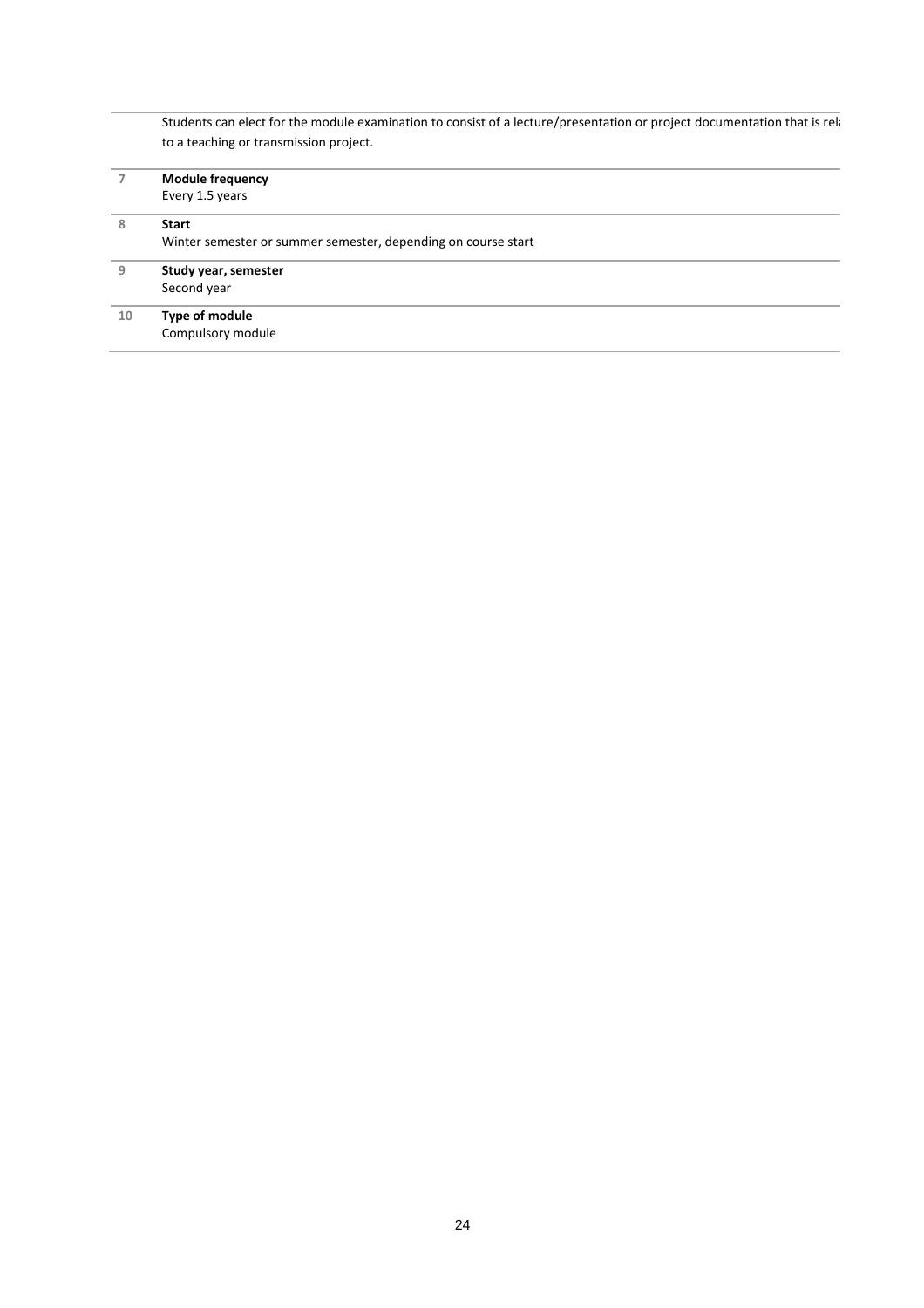| <b>Master Research Project</b> |                                             |            |                        |  |  |  |
|--------------------------------|---------------------------------------------|------------|------------------------|--|--|--|
| Module no.:                    | Workload                                    | <b>CPs</b> | <b>Module duration</b> |  |  |  |
| M9                             | Total hours: 750 h<br>• Contact hours: 30 h | 25         | one semester           |  |  |  |
|                                | Self-study: 720 h<br>$\bullet$              |            |                        |  |  |  |

Students are able to process a topic from the field of contemporary dance transmission independently and to present it in a scientific-artistic or theoretical-practical way. The Master's Dissertation is generally a research project documented in written form and which incorporates the experience and knowledge obtained during the degree course. The written work can be conducted either as a scientific text or as a scientific text with an additional digital part (see Article 9 of the Study and Examination Regulations).

#### **2 Content**

#### *Master Research*

Students prepare their research concepts independently. They carry out the individual research steps and develop the form of presentation they have chosen. They receive the relevant expert help and feedback. The regular Master's colloquium is supervised and provides a discussion forum enabling students to share content-related information and ideas. In addition to questions about structure and the approach to content conception, the research status will also be presented and discussed in the group. The regular exchange of information and ideas serves to strengthen the collaborative process as a group.

#### **3 Sub-modules**

| <b>Name</b> |                                                                                                                                           | <b>Teaching</b><br>method                                 | <b>Contact hours + workload</b>                              | <b>CPs</b>     | <b>Requirement for the</b><br>awarding of CPs |  |  |  |
|-------------|-------------------------------------------------------------------------------------------------------------------------------------------|-----------------------------------------------------------|--------------------------------------------------------------|----------------|-----------------------------------------------|--|--|--|
| 1.          | Colloquium                                                                                                                                | Colloquium,<br>coaching (group,<br>individual<br>support) | Total hours: 60 h<br>Contact hours: 30 h<br>Self-study: 30 h | $\overline{2}$ | Regular participation                         |  |  |  |
| 2.          | <b>Master's Dissertation</b>                                                                                                              |                                                           | Total hours: 690 h<br>Self-study: 690 h                      | 23             |                                               |  |  |  |
| 4           | Requirements for participating in the module<br>Proof of 60 CPs attained in the Master's Degree in Contemporary Dance Education (MA CoDE) |                                                           |                                                              |                |                                               |  |  |  |
| 5           | Applicability of the module<br>Master of Arts: Contemporary Dance Education                                                               |                                                           |                                                              |                |                                               |  |  |  |
| 6           | <b>Module examination</b><br><b>Master's Dissertation</b>                                                                                 |                                                           |                                                              |                |                                               |  |  |  |
| 7           | <b>Module frequency</b><br>Every 1.5 years                                                                                                |                                                           |                                                              |                |                                               |  |  |  |
| 8           | <b>Start</b>                                                                                                                              |                                                           |                                                              |                |                                               |  |  |  |

#### Winter semester or summer semester, depending on course start

| 9 | Study year, semester |  |
|---|----------------------|--|
|   | Fourth semester      |  |
|   |                      |  |

#### **10 Type of module** Compulsory module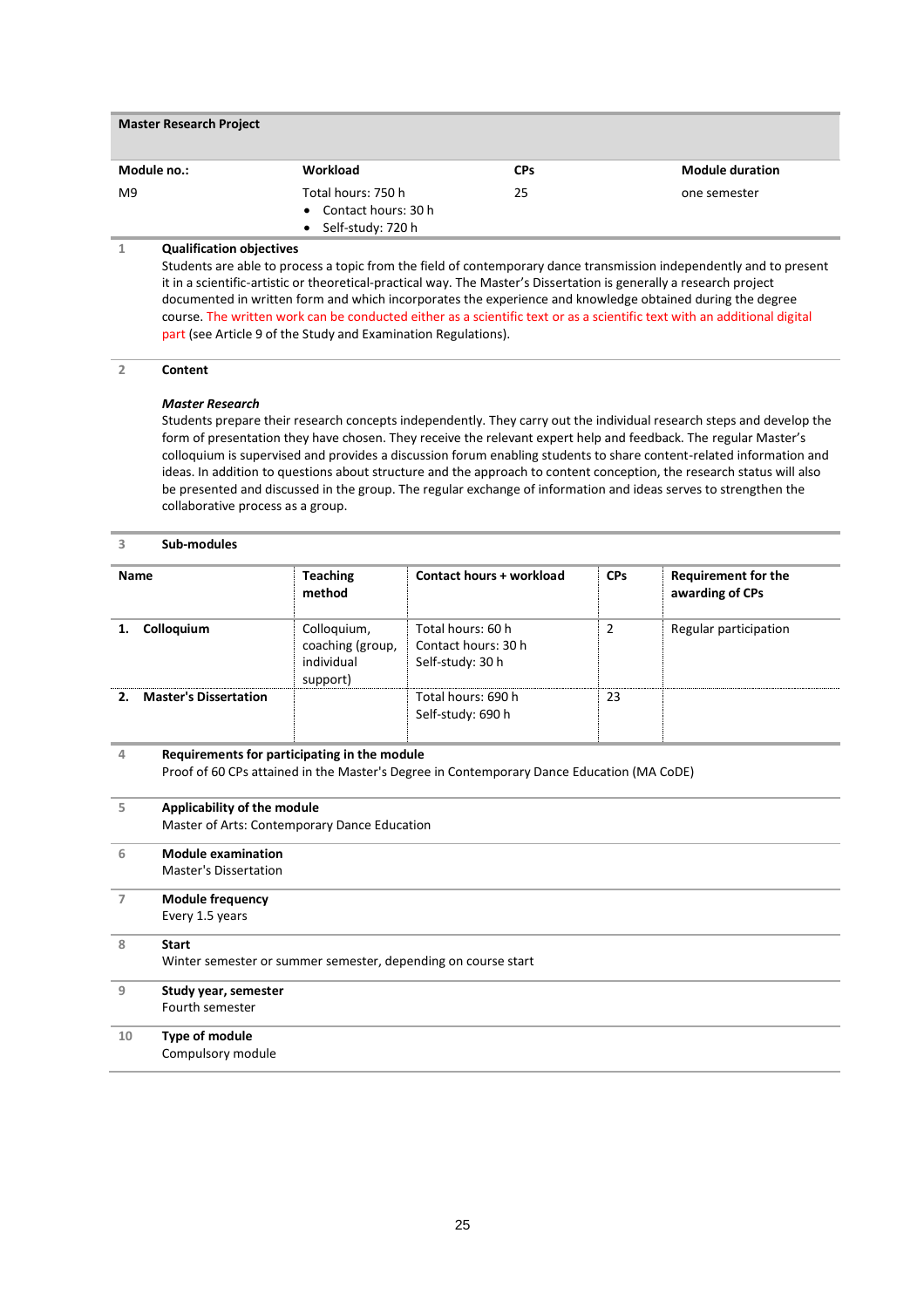#### <span id="page-25-0"></span>**Appendix 2: Rules and regulations governing examination methods and academic achievement**

**Oral presentation/seminar paper:** Students prepare and orally present a topic they have researched and previously agreed with their subject tutor. The paper may also be presented with the aid of other tools such as PowerPoint. The key elements of the paper should be summarised in a structured form in a one-page hand-out of max. 2,000 characters. *A seminar paper for an examination should last a minimum of 20 minutes and a maximum of 40 minutes.* 

*This form of examination is used in module 2 and 7.*

**Lecture/presentation:** Students prepare a topic of their choice and develop an appropriate presentation format integrating various media, e.g. body, voice, print and digital media such as film, audio etc. Content and dramaturgical structure must be developed and presented in a prepared hand-out that should be 2,000 characters in length and submitted before the start of the examination.

*A lecture/presentation should last a minimum of 30 minutes and a maximum of 60 minutes*. *This form of examinaion is used in module 4.*

**Demonstration lesson including preparation and post-evaluation:** In a practice-based lesson, students teach a dance topic that has either been prescribed by tutors or developed by the students themselves. The lesson may be given to a selected target group at the university or at an external institution (school, kindergarten, dance company etc.).

*The demonstration lesson should last approximately 1.5 hours.*

Preparation should include a written concept describing the key structure of the class, aspects to be taken into consideration for the particular target group, objectives, and an analytical transcript of the movements taught. This concept must be handed in before the demonstration lesson.

*It must be approximately 5,000 characters (incl. spaces) in length.*

As a follow-up, students reflect on their own practice-based demonstration lessons and evaluate them. Various media such as video, photographs, sketches, questionnaires etc. or written analyses may be used if properly prepared.

*Post-evaluations should be presentations and exchanges with the commission lasting a maximum of 30 minutes or, if agreed, submitted as a written evaluation of around 3,000 characters. This form of examination is used in module 6.* 

**Teaching assessment:** Students reflect on their own practice-based demonstration lessons and evaluate them. Various media such as video, Piecemaker annotation, photos, sketches, scores, questionnaires, etc. or written analyses may be used. The foundation for the demonstration lesson, which involves teaching a prescribed, practice-based dance topic, is a framework concept or lesson preparation that each student formulates and which includes the main sequences as well as target group-specific considerations, objectives and an analytical transcript of the movements taught. The concept must be handed in before the start of the exam. The Examination Committee is present at the preceding teaching event.

A written evaluation of the presentation's key points is to be submitted before the start of the exam in the form of a hand-out no more than 2,000 characters in length. *The teaching evaluation should last a maximum of 30 minutes. It is followed by a discussion with the Examination Committee lasting approximately 15 minutes. This form of examination is used in module 1.*

**Assignment:** Students complete a written assignment on a topic previously agreed with their lecturer. The academic standards and formats developed and prescribed during the course should be applied. The assignment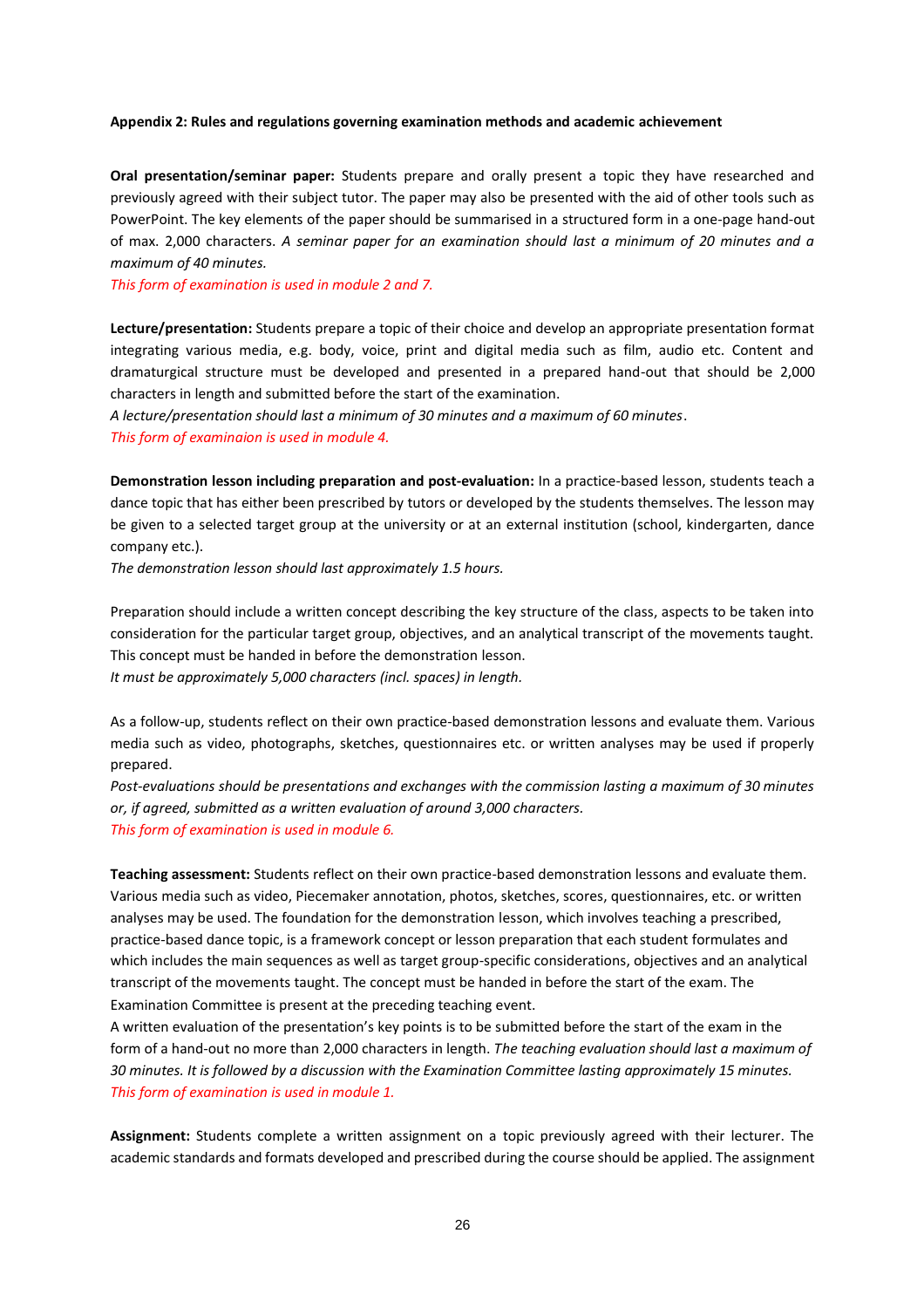may also be based on an initial seminar paper, the content of which is dealt with in more depth in writing once the oral presentation has been given.

*The assignment should be a minimum of 14,000 and a maximum of 18,000 characters (8-11 pages). This form of examination is used in module 2 and 7.* 

**Written report:** In the written report, students present structured reflections on their own practical experience and observations. They may also evaluate and analyse learning processes, projects or work placements, or present concepts for study tasks or the outline of a research project.

*The written report should be a minimum of 8,000 characters and a maximum of 10,000 characters (5-6 pages). This form of examination is used in module 3.*

**Project documentation:** For the documentation of a project, an event, an individual format can be developed using various media**.** Depending on the thematic orientation and in consultation with the person responsible for the module, the result must be submitted in the form of a document, which can be implemented in writing (see specifications for written report) or in multimedia form. The documentation can be done individually or in a group by arrangement with the director of the study program. The individual scope is based on the workload of an assignment and is to be determined by the student according to the project. This form of examination is used in module 8.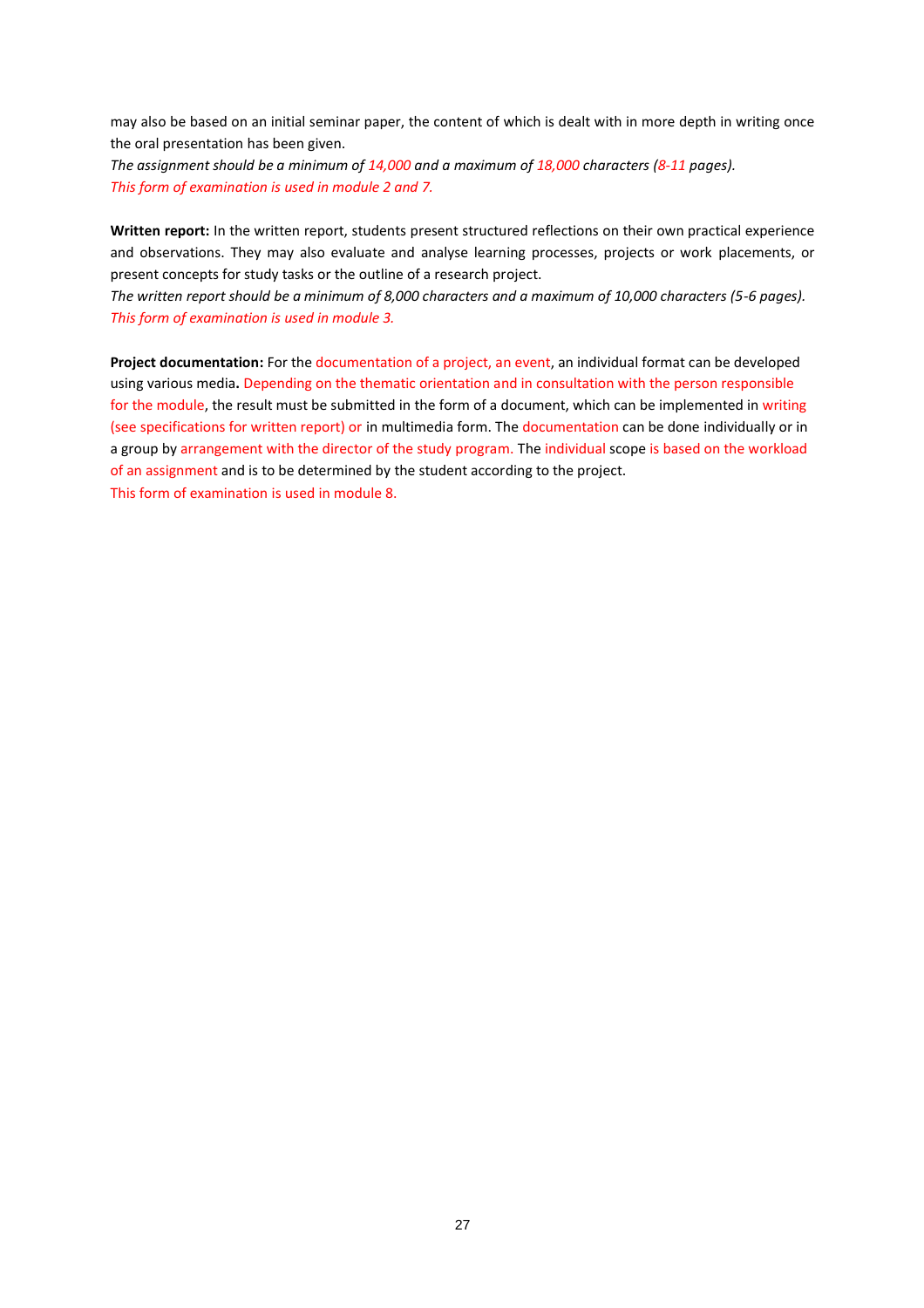# <span id="page-27-0"></span>**Appendix 3: Course plan**

| <b>ZuKT MA CoDE</b>                                                                                                                                 | Anzahl                                                     |                                               | Stundenanzah                                     |        | CPs per module |        |        |
|-----------------------------------------------------------------------------------------------------------------------------------------------------|------------------------------------------------------------|-----------------------------------------------|--------------------------------------------------|--------|----------------|--------|--------|
| First and second year                                                                                                                               | Stunden mit<br>Dozent/<br>hours per<br>year with<br>dozent | Selbststudium/<br>hours per<br>year selfstudy | I gesamt/total<br>amount of<br>hours per<br>year | 1. Sem | 2. Sem         | 3. Sem | 4. Sem |
| <b>First year</b>                                                                                                                                   |                                                            |                                               |                                                  |        |                |        |        |
| M 1 Methodology & Communication 1                                                                                                                   | 200                                                        | 100                                           | 300                                              |        | 10             |        |        |
| M 2 Theorie: Foundations & Applications 1                                                                                                           | 185                                                        | 265                                           | 450                                              | 15     |                |        |        |
| M 3 Body, Movement & Practice in Dance                                                                                                              | 230                                                        | 220                                           | 450                                              | 15     |                |        |        |
| <b>M 4 Transfer</b>                                                                                                                                 | 180                                                        | 120                                           | 300                                              | 10     |                |        |        |
| <b>M 5 Project Work</b>                                                                                                                             | 75                                                         | 225                                           | 300                                              |        | 10             |        |        |
| Second year                                                                                                                                         |                                                            |                                               |                                                  |        |                |        |        |
| M 6 Methodology & Communication 2                                                                                                                   | 120                                                        | 180                                           | 300                                              |        |                | 10     |        |
| M 7 Theorie: Foundations & Applications 2                                                                                                           | 130                                                        | 170                                           | 300                                              |        |                | 10     |        |
| M 8 Transfer & Project Work                                                                                                                         | 170                                                        | 280                                           | 450                                              |        |                |        | 15     |
| M 9 Master Research Project                                                                                                                         | 30                                                         | 720                                           | 750                                              |        |                |        | 25     |
| Total amount of hours / Credit points*                                                                                                              | 1320                                                       | 2280                                          | 3600                                             |        | 60             |        | 60     |
| *I.d.R. werden pro Semester 30 CP erbracht. Aufgrund des hohen Anteils Projektarbeit im Studium kann es zu Abweichungen ± 3 CP pro Semester kommen. |                                                            |                                               |                                                  |        |                |        |        |

Dies wird im Folgesemester ausgeglichen.

In semester planning, care is taken to ensure that the curriculum includes 30 CP.